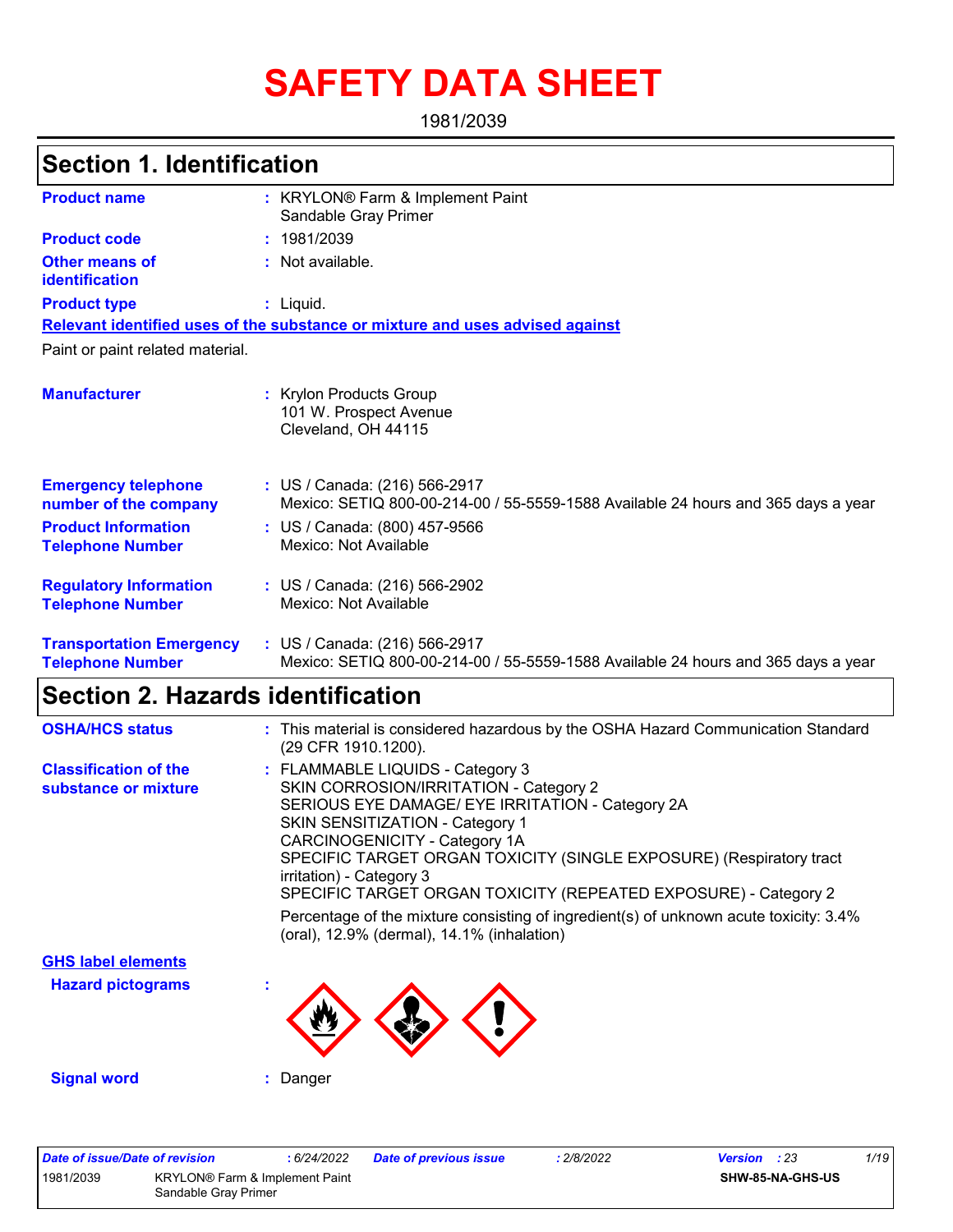### **Section 2. Hazards identification**

| <b>Hazard statements</b>                   | : Flammable liquid and vapor.<br>Causes skin irritation.<br>May cause an allergic skin reaction.<br>Causes serious eye irritation.<br>May cause respiratory irritation.<br>May cause cancer.<br>May cause damage to organs through prolonged or repeated exposure.                                                                                                                                                                                                                                                                                                                                                                                                                                                                                                                                                                                                                                                                                                                             |
|--------------------------------------------|------------------------------------------------------------------------------------------------------------------------------------------------------------------------------------------------------------------------------------------------------------------------------------------------------------------------------------------------------------------------------------------------------------------------------------------------------------------------------------------------------------------------------------------------------------------------------------------------------------------------------------------------------------------------------------------------------------------------------------------------------------------------------------------------------------------------------------------------------------------------------------------------------------------------------------------------------------------------------------------------|
| <b>Precautionary statements</b>            |                                                                                                                                                                                                                                                                                                                                                                                                                                                                                                                                                                                                                                                                                                                                                                                                                                                                                                                                                                                                |
| <b>General</b>                             | : Read label before use. Keep out of reach of children. If medical advice is needed,<br>have product container or label at hand.                                                                                                                                                                                                                                                                                                                                                                                                                                                                                                                                                                                                                                                                                                                                                                                                                                                               |
| <b>Prevention</b>                          | : Obtain special instructions before use. Do not handle until all safety precautions have<br>been read and understood. Wear protective gloves, protective clothing and eye or face<br>protection. Keep away from heat, hot surfaces, sparks, open flames and other ignition<br>sources. No smoking. Use explosion-proof electrical, ventilating or lighting equipment.<br>Use non-sparking tools. Take action to prevent static discharges. Use only outdoors or<br>in a well-ventilated area. Do not breathe vapor. Wash thoroughly after handling.<br>Contaminated work clothing must not be allowed out of the workplace.                                                                                                                                                                                                                                                                                                                                                                   |
| <b>Response</b>                            | : IF exposed or concerned: Get medical advice or attention. IF INHALED: Remove<br>person to fresh air and keep comfortable for breathing. Call a POISON CENTER or<br>doctor if you feel unwell. IF ON SKIN (or hair): Take off immediately all contaminated<br>clothing. Rinse skin with water. Wash contaminated clothing before reuse. IF ON SKIN:<br>Wash with plenty of water. If skin irritation or rash occurs: Get medical advice or<br>attention. IF IN EYES: Rinse cautiously with water for several minutes. Remove contact<br>lenses, if present and easy to do. Continue rinsing. If eye irritation persists: Get medical<br>advice or attention.                                                                                                                                                                                                                                                                                                                                  |
| <b>Storage</b>                             | : Store locked up. Store in a well-ventilated place. Keep container tightly closed. Keep<br>cool.                                                                                                                                                                                                                                                                                                                                                                                                                                                                                                                                                                                                                                                                                                                                                                                                                                                                                              |
| <b>Disposal</b>                            | : Dispose of contents and container in accordance with all local, regional, national and<br>international regulations.                                                                                                                                                                                                                                                                                                                                                                                                                                                                                                                                                                                                                                                                                                                                                                                                                                                                         |
| <b>Supplemental label</b><br>elements      | DELAYED EFFECTS FROM LONG TERM OVEREXPOSURE. Contains solvents which<br>can cause permanent brain and nervous system damage. Intentional misuse by<br>deliberately concentrating and inhaling the contents can be harmful or fatal. WARNING:<br>This product contains chemicals known to the State of California to cause cancer and<br>birth defects or other reproductive harm. Adequate ventilation required when sanding or<br>abrading the dried film. If Adequate ventilation cannot be provided wear an approved<br>particulate respirator (NIOSH approved). Follow respirator manufacturer's directions for<br>respirator use. DELAYED EFFECTS FROM LONG TERM OVEREXPOSURE. Abrading<br>or sanding of the dry film may release Crystalline Silica which has been shown to cause<br>lung damage and cancer under long term exposure.<br>Please refer to the SDS for additional information. Keep out of reach of children. Do not<br>transfer contents to other containers for storage. |
| <b>Hazards not otherwise</b><br>classified | : DANGER: Rags, steel wool, other waste soaked with this product, and sanding residue<br>may spontaneously catch fire if improperly discarded. Immediately place rags, steel<br>wool, other waste soaked with this product, and sanding residue in a sealed, water-filled,<br>metal container. Dispose of in accordance with local fire regulations.                                                                                                                                                                                                                                                                                                                                                                                                                                                                                                                                                                                                                                           |

## **Section 3. Composition/information on ingredients**

| Substance/mixture     | : Mixture        |
|-----------------------|------------------|
| <b>Other means of</b> | : Not available. |
| <i>identification</i> |                  |

#### **CAS number/other identifiers**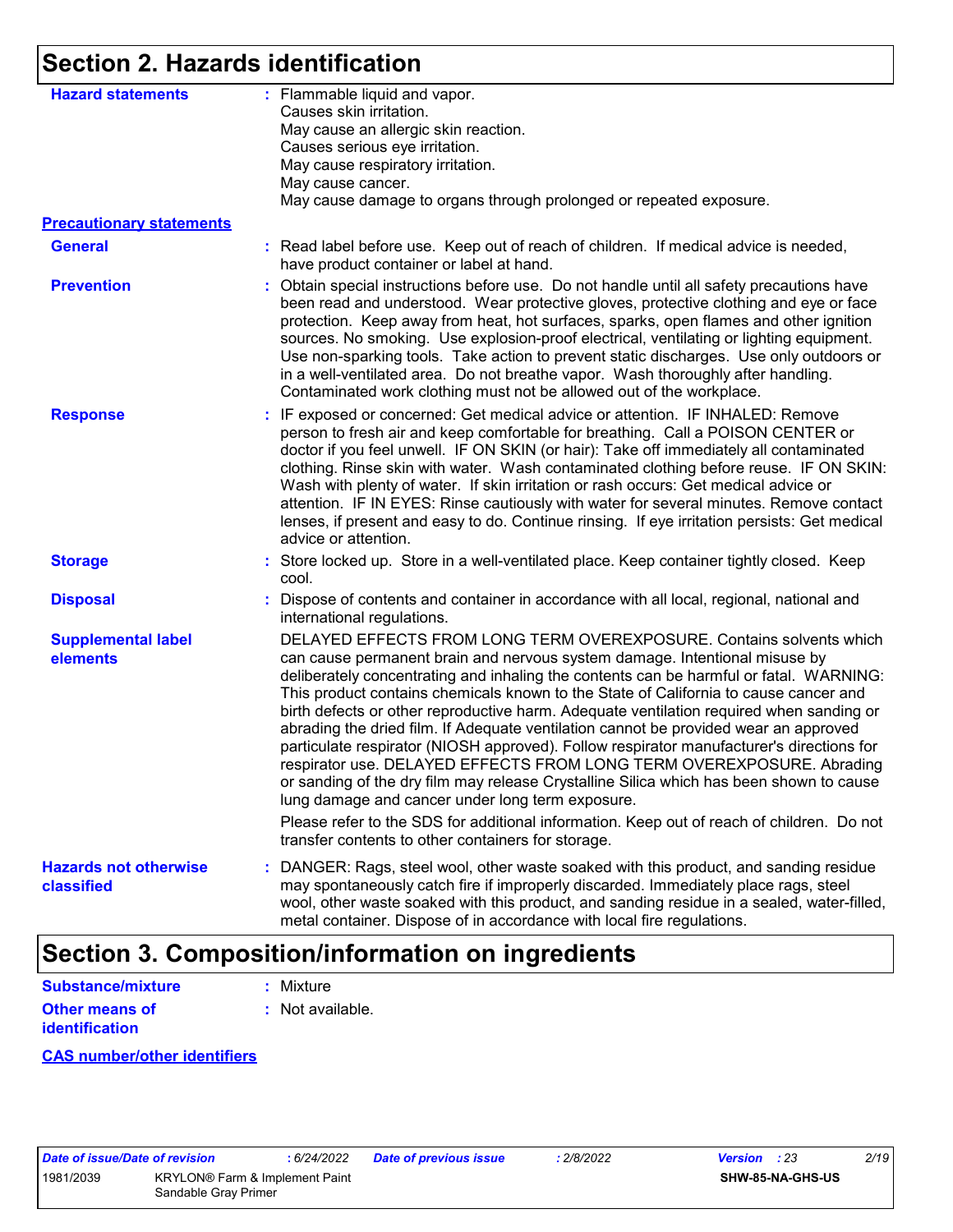### **Section 3. Composition/information on ingredients**

| <b>Ingredient name</b>                | % by weight | <b>CAS number</b> |
|---------------------------------------|-------------|-------------------|
| Calcium Carbonate                     | l≥25 - ≤50  | 1317-65-3         |
| p-Chlorobenzotrifluoride              | ≤10         | 98-56-6           |
| Xylene, mixed isomers                 | ≤8.1        | 1330-20-7         |
| <b>Titanium Dioxide</b>               | $\leq 5$    | 13463-67-7        |
| Titanium Dioxide, Rutile              | $\leq 5$    | 1317-80-2         |
| Methyl n-Amyl Ketone                  | $\leq$ 3    | 110-43-0          |
| Ethylbenzene                          | $≤1.5$      | 100-41-4          |
| Methyl n-Propyl Ketone                | $\leq$ 3    | 107-87-9          |
| Methyl Ethyl Ketoxime                 | $<$ 1       | 96-29-7           |
| Light Aliphatic Hydrocarbon           | l≤0.3       | 64742-47-8        |
| Crystalline Silica, respirable powder | l≤0.3       | 14808-60-7        |
| Methyl Isobutyl Ketone                | l≤0.3       | 108-10-1          |
| Carbon Black                          | ≤0.3        | 1333-86-4         |

Any concentration shown as a range is to protect confidentiality or is due to batch variation.

**There are no additional ingredients present which, within the current knowledge of the supplier and in the concentrations applicable, are classified and hence require reporting in this section.**

**Occupational exposure limits, if available, are listed in Section 8.**

### **Section 4. First aid measures**

| <b>Description of necessary first aid measures</b> |                                                                                                                                                                                                                                                                                                                                                                                                                                                                                                                                                                                                                                                                                                                                                                                                                                                                                                                |
|----------------------------------------------------|----------------------------------------------------------------------------------------------------------------------------------------------------------------------------------------------------------------------------------------------------------------------------------------------------------------------------------------------------------------------------------------------------------------------------------------------------------------------------------------------------------------------------------------------------------------------------------------------------------------------------------------------------------------------------------------------------------------------------------------------------------------------------------------------------------------------------------------------------------------------------------------------------------------|
| Eye contact                                        | : Immediately flush eyes with plenty of water, occasionally lifting the upper and lower<br>eyelids. Check for and remove any contact lenses. Continue to rinse for at least 10<br>minutes. Get medical attention.                                                                                                                                                                                                                                                                                                                                                                                                                                                                                                                                                                                                                                                                                              |
| <b>Inhalation</b>                                  | : Remove victim to fresh air and keep at rest in a position comfortable for breathing. If it<br>is suspected that fumes are still present, the rescuer should wear an appropriate mask<br>or self-contained breathing apparatus. If not breathing, if breathing is irregular or if<br>respiratory arrest occurs, provide artificial respiration or oxygen by trained personnel. It<br>may be dangerous to the person providing aid to give mouth-to-mouth resuscitation.<br>Get medical attention. If necessary, call a poison center or physician. If unconscious,<br>place in recovery position and get medical attention immediately. Maintain an open<br>airway. Loosen tight clothing such as a collar, tie, belt or waistband. In case of<br>inhalation of decomposition products in a fire, symptoms may be delayed. The exposed<br>person may need to be kept under medical surveillance for 48 hours. |
| <b>Skin contact</b>                                | : Wash with plenty of soap and water. Remove contaminated clothing and shoes. Wash<br>contaminated clothing thoroughly with water before removing it, or wear gloves.<br>Continue to rinse for at least 10 minutes. Get medical attention. In the event of any<br>complaints or symptoms, avoid further exposure. Wash clothing before reuse. Clean<br>shoes thoroughly before reuse.                                                                                                                                                                                                                                                                                                                                                                                                                                                                                                                          |
| <b>Ingestion</b>                                   | : Wash out mouth with water. Remove dentures if any. If material has been swallowed<br>and the exposed person is conscious, give small quantities of water to drink. Stop if the<br>exposed person feels sick as vomiting may be dangerous. Do not induce vomiting<br>unless directed to do so by medical personnel. If vomiting occurs, the head should be<br>kept low so that vomit does not enter the lungs. Get medical attention. Never give<br>anything by mouth to an unconscious person. If unconscious, place in recovery position<br>and get medical attention immediately. Maintain an open airway. Loosen tight clothing<br>such as a collar, tie, belt or waistband.                                                                                                                                                                                                                              |

|--|

| <b>Potential acute health effects</b> |                      |                                |                                                                |            |                     |                  |      |
|---------------------------------------|----------------------|--------------------------------|----------------------------------------------------------------|------------|---------------------|------------------|------|
| <b>Eye contact</b>                    |                      |                                | : Causes serious eye irritation.                               |            |                     |                  |      |
| <b>Inhalation</b>                     |                      |                                | : May cause respiratory irritation.                            |            |                     |                  |      |
| <b>Skin contact</b>                   |                      |                                | : Causes skin irritation. May cause an allergic skin reaction. |            |                     |                  |      |
| Date of issue/Date of revision        |                      | : 6/24/2022                    | <b>Date of previous issue</b>                                  | : 2/8/2022 | <b>Version</b> : 23 |                  | 3/19 |
| 1981/2039                             | Sandable Gray Primer | KRYLON® Farm & Implement Paint |                                                                |            |                     | SHW-85-NA-GHS-US |      |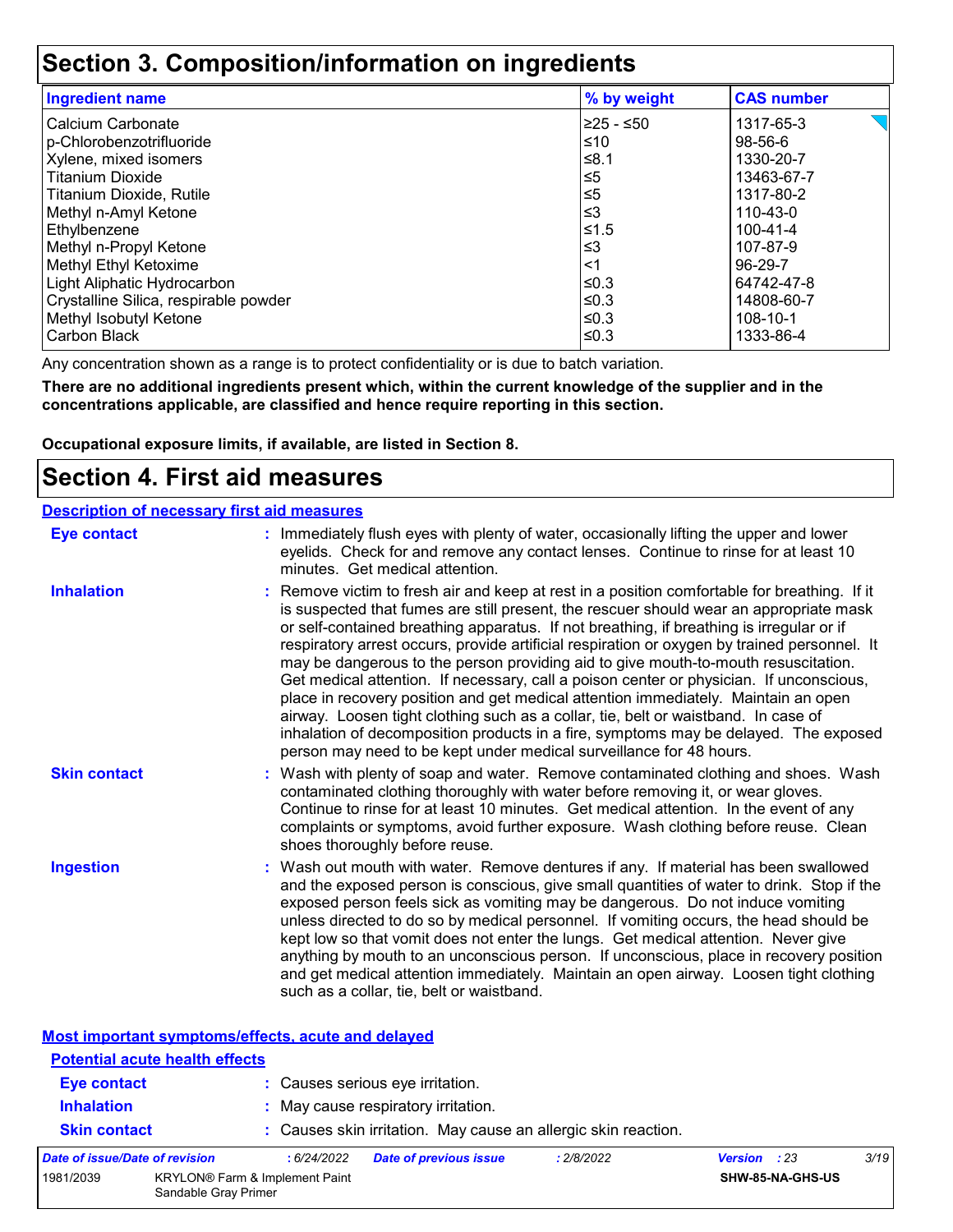# **Section 4. First aid measures**

| <b>Ingestion</b>                  | : No known significant effects or critical hazards.                                                                                                                                                                                                                                                                                                                                                             |
|-----------------------------------|-----------------------------------------------------------------------------------------------------------------------------------------------------------------------------------------------------------------------------------------------------------------------------------------------------------------------------------------------------------------------------------------------------------------|
| Over-exposure signs/symptoms      |                                                                                                                                                                                                                                                                                                                                                                                                                 |
| <b>Eye contact</b>                | : Adverse symptoms may include the following:<br>pain or irritation<br>watering<br>redness                                                                                                                                                                                                                                                                                                                      |
| <b>Inhalation</b>                 | : Adverse symptoms may include the following:<br>respiratory tract irritation<br>coughing                                                                                                                                                                                                                                                                                                                       |
| <b>Skin contact</b>               | : Adverse symptoms may include the following:<br>irritation<br>redness                                                                                                                                                                                                                                                                                                                                          |
| <b>Ingestion</b>                  | : No specific data.                                                                                                                                                                                                                                                                                                                                                                                             |
|                                   | <b>Indication of immediate medical attention and special treatment needed, if necessary</b>                                                                                                                                                                                                                                                                                                                     |
| <b>Notes to physician</b>         | : In case of inhalation of decomposition products in a fire, symptoms may be delayed.<br>The exposed person may need to be kept under medical surveillance for 48 hours.                                                                                                                                                                                                                                        |
| <b>Specific treatments</b>        | : No specific treatment.                                                                                                                                                                                                                                                                                                                                                                                        |
| <b>Protection of first-aiders</b> | : No action shall be taken involving any personal risk or without suitable training. If it is<br>suspected that fumes are still present, the rescuer should wear an appropriate mask or<br>self-contained breathing apparatus. It may be dangerous to the person providing aid to<br>give mouth-to-mouth resuscitation. Wash contaminated clothing thoroughly with water<br>before removing it, or wear gloves. |
|                                   |                                                                                                                                                                                                                                                                                                                                                                                                                 |

#### **See toxicological information (Section 11)**

### **Section 5. Fire-fighting measures**

| <b>Extinguishing media</b>                               |                                                                                                                                                                                                                                                                                                                                                                                                                          |
|----------------------------------------------------------|--------------------------------------------------------------------------------------------------------------------------------------------------------------------------------------------------------------------------------------------------------------------------------------------------------------------------------------------------------------------------------------------------------------------------|
| <b>Suitable extinguishing</b><br>media                   | : Use dry chemical, $CO2$ , water spray (fog) or foam.                                                                                                                                                                                                                                                                                                                                                                   |
| <b>Unsuitable extinguishing</b><br>media                 | : Do not use water jet.                                                                                                                                                                                                                                                                                                                                                                                                  |
| <b>Specific hazards arising</b><br>from the chemical     | : Flammable liquid and vapor. Runoff to sewer may create fire or explosion hazard. In a<br>fire or if heated, a pressure increase will occur and the container may burst, with the risk<br>of a subsequent explosion. The vapor/gas is heavier than air and will spread along the<br>ground. Vapors may accumulate in low or confined areas or travel a considerable<br>distance to a source of ignition and flash back. |
| <b>Hazardous thermal</b><br>decomposition products       | : Decomposition products may include the following materials:<br>carbon dioxide<br>carbon monoxide<br>phosphorus oxides<br>halogenated compounds<br>carbonyl halides<br>metal oxide/oxides                                                                                                                                                                                                                               |
| <b>Special protective actions</b><br>for fire-fighters   | : Promptly isolate the scene by removing all persons from the vicinity of the incident if<br>there is a fire. No action shall be taken involving any personal risk or without suitable<br>training. Move containers from fire area if this can be done without risk. Use water<br>spray to keep fire-exposed containers cool.                                                                                            |
| <b>Special protective</b><br>equipment for fire-fighters | : Fire-fighters should wear appropriate protective equipment and self-contained breathing<br>apparatus (SCBA) with a full face-piece operated in positive pressure mode.                                                                                                                                                                                                                                                 |
| <b>Date of issue/Date of revision</b>                    | 4/19<br>: 6/24/2022<br>: 2/8/2022<br>Version : 23<br><b>Date of previous issue</b>                                                                                                                                                                                                                                                                                                                                       |
| 1981/2039<br>Sandable Gray Primer                        | SHW-85-NA-GHS-US<br><b>KRYLON®</b> Farm & Implement Paint                                                                                                                                                                                                                                                                                                                                                                |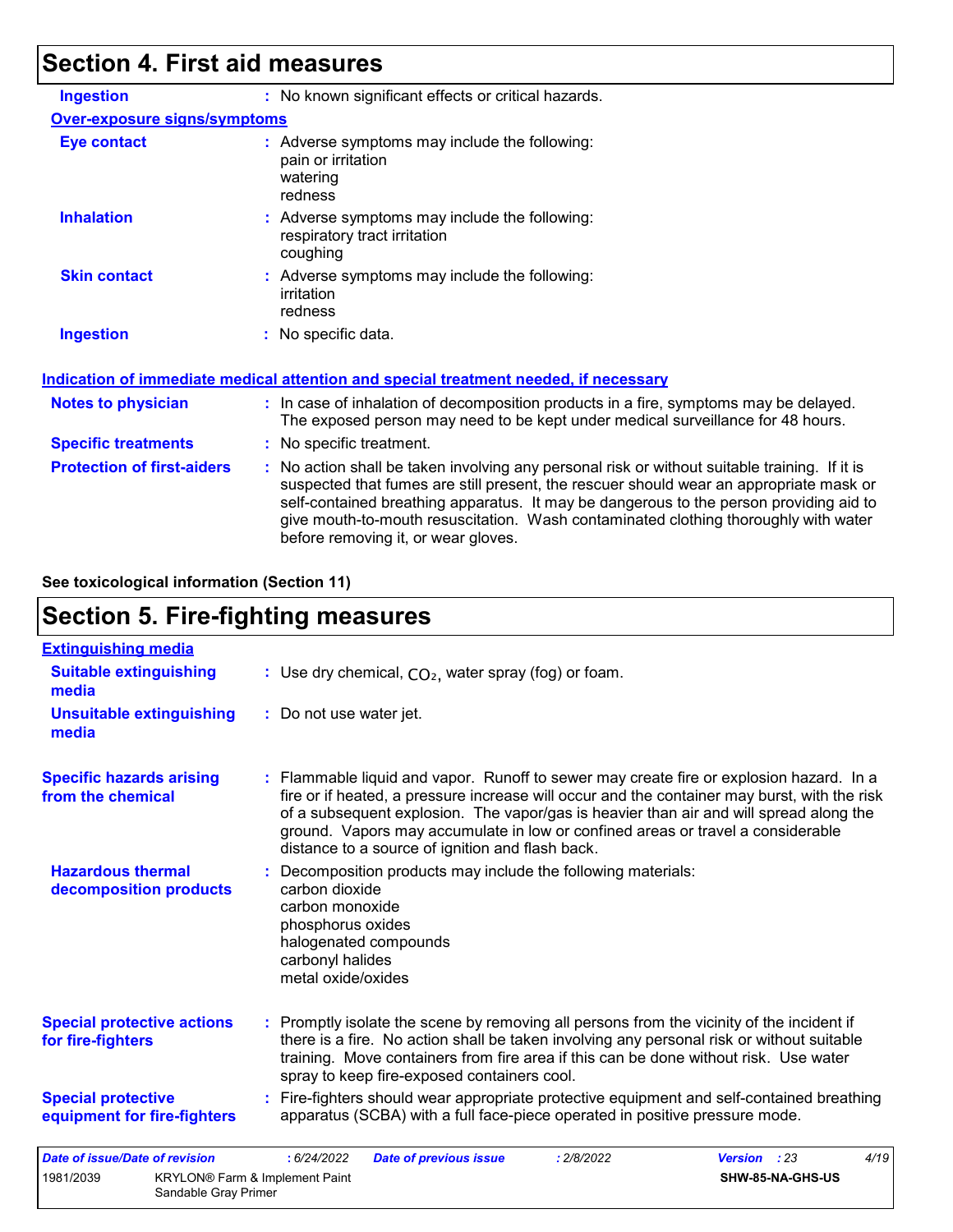# **Section 6. Accidental release measures**

|                                                              | Personal precautions, protective equipment and emergency procedures                                                                                                                                                                                                                                                                                                                                                                                                                             |
|--------------------------------------------------------------|-------------------------------------------------------------------------------------------------------------------------------------------------------------------------------------------------------------------------------------------------------------------------------------------------------------------------------------------------------------------------------------------------------------------------------------------------------------------------------------------------|
| For non-emergency<br>personnel                               | : No action shall be taken involving any personal risk or without suitable training.<br>Evacuate surrounding areas. Keep unnecessary and unprotected personnel from<br>entering. Do not touch or walk through spilled material. Shut off all ignition sources.<br>No flares, smoking or flames in hazard area. Avoid breathing vapor or mist. Provide<br>adequate ventilation. Wear appropriate respirator when ventilation is inadequate. Put<br>on appropriate personal protective equipment. |
| For emergency responders                                     | : If specialized clothing is required to deal with the spillage, take note of any information in<br>Section 8 on suitable and unsuitable materials. See also the information in "For non-<br>emergency personnel".                                                                                                                                                                                                                                                                              |
| <b>Environmental precautions</b>                             | : Avoid dispersal of spilled material and runoff and contact with soil, waterways, drains<br>and sewers. Inform the relevant authorities if the product has caused environmental<br>pollution (sewers, waterways, soil or air).                                                                                                                                                                                                                                                                 |
| <b>Methods and materials for containment and cleaning up</b> |                                                                                                                                                                                                                                                                                                                                                                                                                                                                                                 |
| <b>Small spill</b>                                           | : Stop leak if without risk. Move containers from spill area. Use spark-proof tools and<br>explosion-proof equipment. Dilute with water and mop up if water-soluble. Alternatively,<br>or if water-insoluble, absorb with an inert dry material and place in an appropriate waste                                                                                                                                                                                                               |
|                                                              | disposal container. Dispose of via a licensed waste disposal contractor.                                                                                                                                                                                                                                                                                                                                                                                                                        |

# **Section 7. Handling and storage**

measures.

#### **Precautions for safe handling**

| <b>Protective measures</b>                       | : Put on appropriate personal protective equipment (see Section 8). Persons with a<br>history of skin sensitization problems should not be employed in any process in which<br>this product is used. Avoid exposure - obtain special instructions before use. Do not<br>handle until all safety precautions have been read and understood. Do not get in eyes<br>or on skin or clothing. Do not breathe vapor or mist. Do not ingest. Use only with<br>adequate ventilation. Wear appropriate respirator when ventilation is inadequate. Do<br>not enter storage areas and confined spaces unless adequately ventilated. Keep in the<br>original container or an approved alternative made from a compatible material, kept |
|--------------------------------------------------|-----------------------------------------------------------------------------------------------------------------------------------------------------------------------------------------------------------------------------------------------------------------------------------------------------------------------------------------------------------------------------------------------------------------------------------------------------------------------------------------------------------------------------------------------------------------------------------------------------------------------------------------------------------------------------------------------------------------------------|
|                                                  | tightly closed when not in use. Store and use away from heat, sparks, open flame or<br>any other ignition source. Use explosion-proof electrical (ventilating, lighting and<br>material handling) equipment. Use only non-sparking tools. Take precautionary<br>measures against electrostatic discharges. Empty containers retain product residue<br>and can be hazardous. Do not reuse container.                                                                                                                                                                                                                                                                                                                         |
| <b>Advice on general</b><br>occupational hygiene | : Eating, drinking and smoking should be prohibited in areas where this material is<br>handled, stored and processed. Workers should wash hands and face before eating,<br>drinking and smoking. Remove contaminated clothing and protective equipment before<br>entering eating areas. See also Section 8 for additional information on hygiene                                                                                                                                                                                                                                                                                                                                                                            |

| Date of issue/Date of revision |                                                        | 6/24/2022 | Date of previous issue | 2/8/2022 | <b>Version</b> : 23 | 5/19 |
|--------------------------------|--------------------------------------------------------|-----------|------------------------|----------|---------------------|------|
| 1981/2039                      | KRYLON® Farm & Implement Paint<br>Sandable Gray Primer |           |                        |          | SHW-85-NA-GHS-US    |      |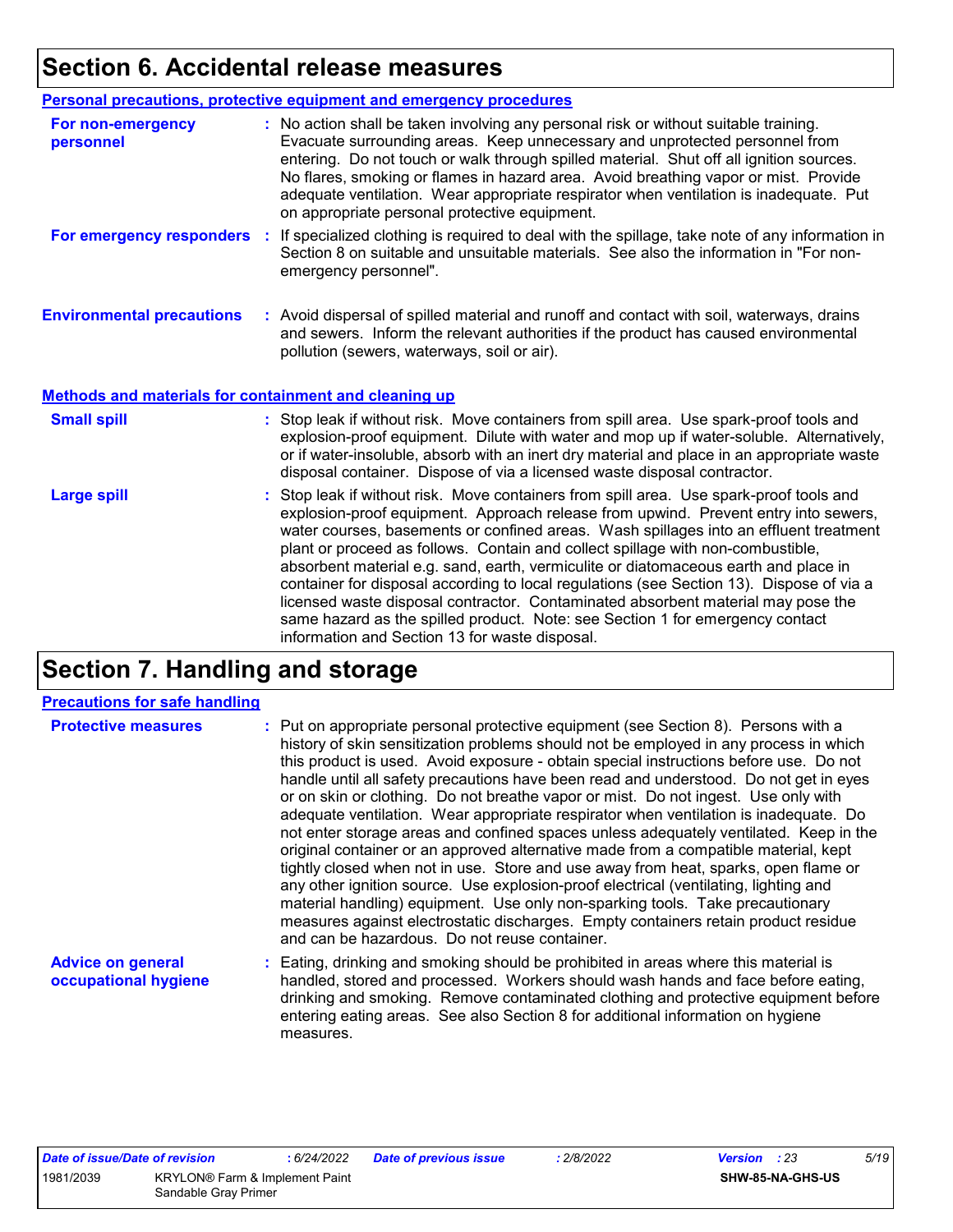# **Section 7. Handling and storage**

| <b>Conditions for safe storage,</b> | : Store in accordance with local regulations. Store in a segregated and approved area.        |
|-------------------------------------|-----------------------------------------------------------------------------------------------|
| including any                       | Store in original container protected from direct sunlight in a dry, cool and well-ventilated |
| <i>incompatibilities</i>            | area, away from incompatible materials (see Section 10) and food and drink. Store             |
|                                     | locked up. Eliminate all ignition sources. Separate from oxidizing materials. Keep            |
|                                     | container tightly closed and sealed until ready for use. Containers that have been            |
|                                     | opened must be carefully resealed and kept upright to prevent leakage. Do not store in        |
|                                     | unlabeled containers. Use appropriate containment to avoid environmental                      |
|                                     | contamination. See Section 10 for incompatible materials before handling or use.              |

### **Section 8. Exposure controls/personal protection**

#### **Control parameters**

**Occupational exposure limits (OSHA United States)**

| Calcium Carbonate<br>p-Chlorobenzotrifluoride<br>Xylene, mixed isomers | 1317-65-3<br>98-56-6  | OSHA PEL (United States, 5/2018).<br>TWA: 5 mg/m <sup>3</sup> 8 hours. Form: Respirable<br>fraction<br>TWA: 15 mg/m <sup>3</sup> 8 hours. Form: Total dust<br>NIOSH REL (United States, 10/2020).<br>TWA: 5 mg/m <sup>3</sup> 10 hours. Form: Respirable<br>fraction<br>TWA: 10 mg/m <sup>3</sup> 10 hours. Form: Total                         |
|------------------------------------------------------------------------|-----------------------|-------------------------------------------------------------------------------------------------------------------------------------------------------------------------------------------------------------------------------------------------------------------------------------------------------------------------------------------------|
|                                                                        |                       |                                                                                                                                                                                                                                                                                                                                                 |
|                                                                        | 1330-20-7             | None.<br>ACGIH TLV (United States, 1/2021).<br>TWA: 100 ppm 8 hours.<br>TWA: 434 mg/m <sup>3</sup> 8 hours.<br>STEL: 150 ppm 15 minutes.                                                                                                                                                                                                        |
|                                                                        |                       | STEL: 651 mg/m <sup>3</sup> 15 minutes.<br>OSHA PEL (United States, 5/2018).<br>TWA: 100 ppm 8 hours.<br>TWA: 435 mg/m <sup>3</sup> 8 hours.                                                                                                                                                                                                    |
| <b>Titanium Dioxide</b>                                                | 13463-67-7            | ACGIH TLV (United States, 1/2021).<br>TWA: 10 mg/m <sup>3</sup> 8 hours.<br>OSHA PEL (United States, 5/2018).<br>TWA: 15 mg/m <sup>3</sup> 8 hours. Form: Total dust                                                                                                                                                                            |
| Titanium Dioxide, Rutile<br>Methyl n-Amyl Ketone                       | 1317-80-2<br>110-43-0 | None.<br>ACGIH TLV (United States, 1/2021).<br>TWA: 50 ppm 8 hours.<br>TWA: 233 mg/m <sup>3</sup> 8 hours.<br>NIOSH REL (United States, 10/2020).<br>TWA: 100 ppm 10 hours.<br>TWA: 465 mg/m <sup>3</sup> 10 hours.<br>OSHA PEL (United States, 5/2018).<br>TWA: 100 ppm 8 hours.<br>TWA: $465$ mg/m <sup>3</sup> 8 hours.                      |
| Ethylbenzene                                                           | $100 - 41 - 4$        | ACGIH TLV (United States, 1/2021).<br>TWA: 20 ppm 8 hours.<br>NIOSH REL (United States, 10/2020).<br>TWA: 100 ppm 10 hours.<br>TWA: 435 mg/m <sup>3</sup> 10 hours.<br>STEL: 125 ppm 15 minutes.<br>STEL: 545 mg/m <sup>3</sup> 15 minutes.<br>OSHA PEL (United States, 5/2018).<br>TWA: 100 ppm 8 hours.<br>TWA: $435 \text{ mg/m}^3$ 8 hours. |
| Methyl n-Propyl Ketone                                                 | 107-87-9              | NIOSH REL (United States, 10/2020).                                                                                                                                                                                                                                                                                                             |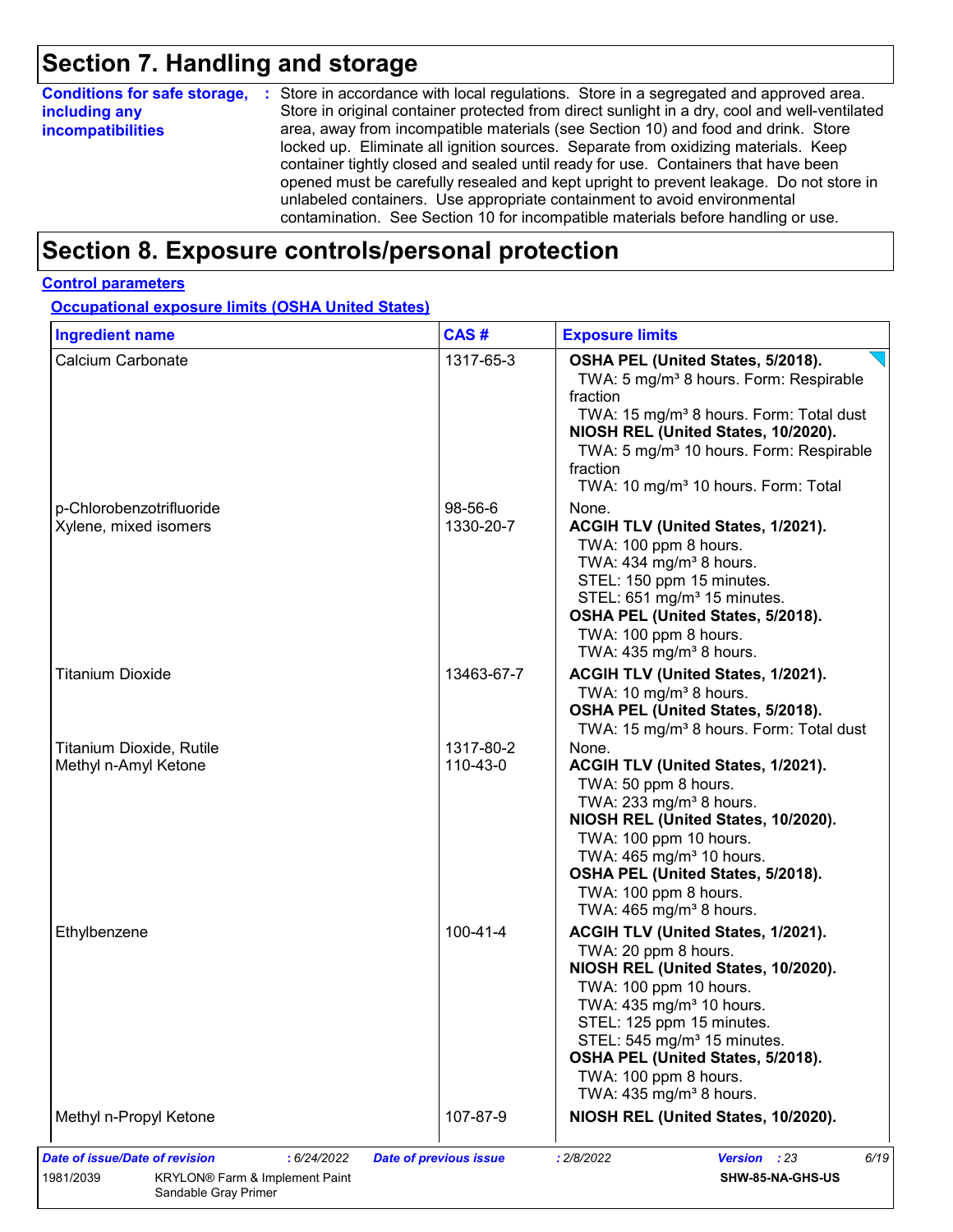|                                       |            | TWA: 150 ppm 10 hours.<br>TWA: 530 mg/m <sup>3</sup> 10 hours.<br>OSHA PEL (United States, 5/2018).<br>TWA: 200 ppm 8 hours.<br>TWA: 700 mg/m <sup>3</sup> 8 hours.<br>ACGIH TLV (United States, 1/2021).<br>STEL: 150 ppm 15 minutes.                                                                                                                                                                                                                                                         |
|---------------------------------------|------------|------------------------------------------------------------------------------------------------------------------------------------------------------------------------------------------------------------------------------------------------------------------------------------------------------------------------------------------------------------------------------------------------------------------------------------------------------------------------------------------------|
| Methyl Ethyl Ketoxime                 | 96-29-7    | OARS WEEL (United States, 1/2021). Skin<br>sensitizer.<br>TWA: 10 ppm 8 hours.                                                                                                                                                                                                                                                                                                                                                                                                                 |
| Light Aliphatic Hydrocarbon           | 64742-47-8 | ACGIH TLV (United States, 1/2021).<br>Absorbed through skin.<br>TWA: 200 mg/m <sup>3</sup> , (as total hydrocarbon<br>vapor) 8 hours.                                                                                                                                                                                                                                                                                                                                                          |
| Crystalline Silica, respirable powder | 14808-60-7 | OSHA PEL Z3 (United States, 6/2016).<br>TWA: 250 mppcf / (%SiO2+5) 8 hours. Form:<br>Respirable<br>TWA: 10 mg/m <sup>3</sup> / (%SiO2+2) 8 hours. Form:<br>Respirable<br>OSHA PEL (United States, 5/2018).<br>TWA: 50 µg/m <sup>3</sup> 8 hours. Form: Respirable<br>dust<br>ACGIH TLV (United States, 1/2021).<br>TWA: 0.025 mg/m <sup>3</sup> 8 hours. Form:<br>Respirable fraction<br>NIOSH REL (United States, 10/2020).<br>TWA: 0.05 mg/m <sup>3</sup> 10 hours. Form: respirable<br>dust |
| Methyl Isobutyl Ketone                | 108-10-1   | ACGIH TLV (United States, 1/2021).<br>TWA: 20 ppm 8 hours.<br>STEL: 75 ppm 15 minutes.<br>NIOSH REL (United States, 10/2020).<br>TWA: 50 ppm 10 hours.<br>TWA: 205 mg/m <sup>3</sup> 10 hours.<br>STEL: 75 ppm 15 minutes.<br>STEL: 300 mg/m <sup>3</sup> 15 minutes.<br>OSHA PEL (United States, 5/2018).<br>TWA: 100 ppm 8 hours.<br>TWA: $410 \text{ mg/m}^3$ 8 hours.                                                                                                                      |
| Carbon Black                          | 1333-86-4  | ACGIH TLV (United States, 1/2021).<br>TWA: 3 mg/m <sup>3</sup> 8 hours. Form: Inhalable<br>fraction<br>NIOSH REL (United States, 10/2020).<br>TWA: 3.5 mg/m <sup>3</sup> 10 hours.<br>TWA: 0.1 mg of PAHs/cm <sup>3</sup> 10 hours.<br>OSHA PEL (United States, 5/2018).<br>TWA: $3.5 \text{ mg/m}^3$ 8 hours.                                                                                                                                                                                 |

**Occupational exposure limits (Canada)**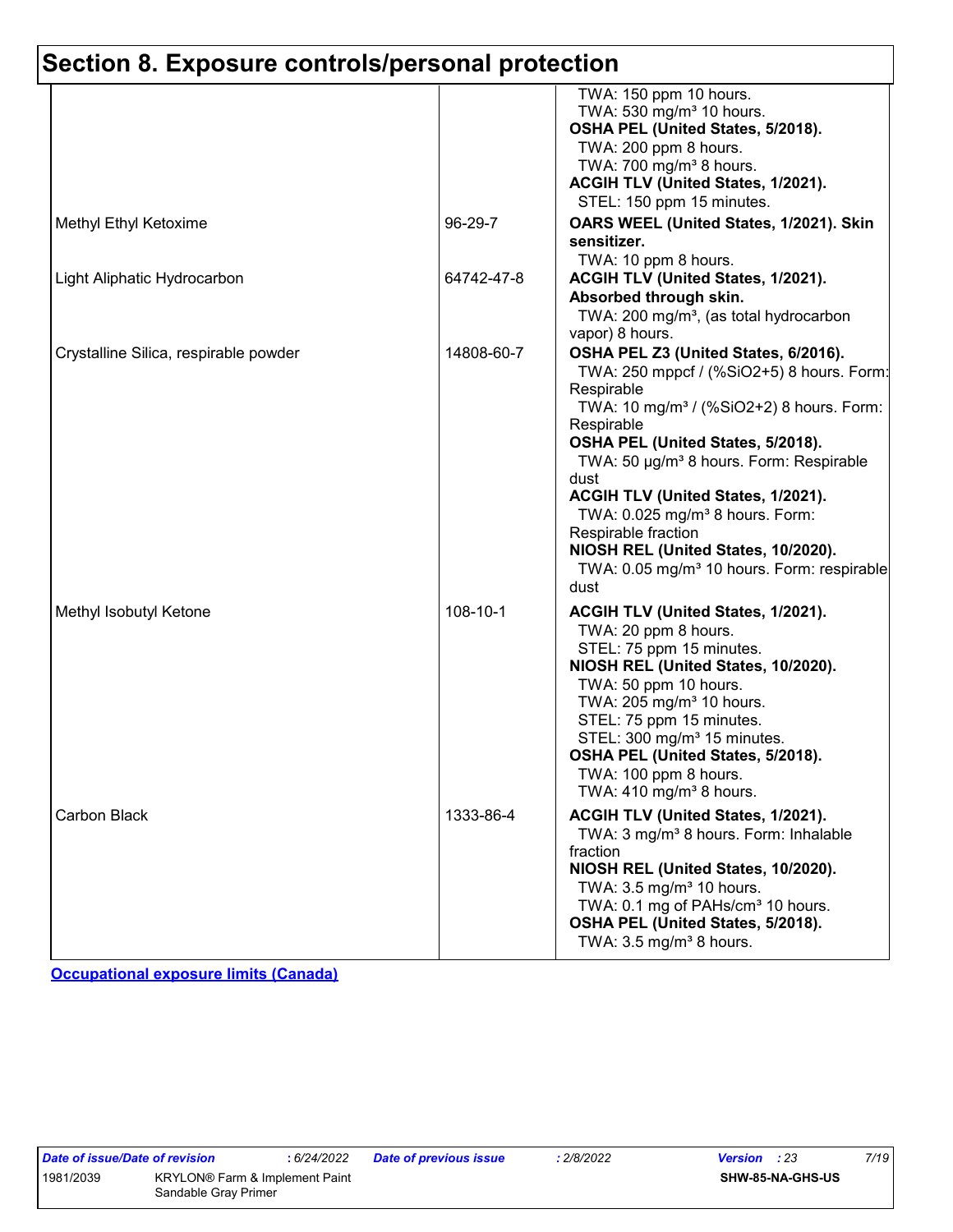| <b>Ingredient name</b> | CAS#       | <b>Exposure limits</b>                                                                                                                                                                                                                                                                                                                                                                                                                                                                                                                                                                                                                                                                                                                |
|------------------------|------------|---------------------------------------------------------------------------------------------------------------------------------------------------------------------------------------------------------------------------------------------------------------------------------------------------------------------------------------------------------------------------------------------------------------------------------------------------------------------------------------------------------------------------------------------------------------------------------------------------------------------------------------------------------------------------------------------------------------------------------------|
| Xylene                 | 1330-20-7  | CA Alberta Provincial (Canada, 6/2018).<br>8 hrs OEL: 100 ppm 8 hours.<br>15 min OEL: 651 mg/m <sup>3</sup> 15 minutes.<br>15 min OEL: 150 ppm 15 minutes.<br>8 hrs OEL: 434 mg/m <sup>3</sup> 8 hours.<br><b>CA British Columbia Provincial (Canada,</b><br>$6/2021$ ).<br>TWA: 100 ppm 8 hours.<br>STEL: 150 ppm 15 minutes.<br>CA Quebec Provincial (Canada, 6/2021).<br>TWAEV: 100 ppm 8 hours.<br>TWAEV: 434 mg/m <sup>3</sup> 8 hours.<br>STEV: 150 ppm 15 minutes.<br>STEV: 651 mg/m <sup>3</sup> 15 minutes.<br>CA Ontario Provincial (Canada, 6/2019).<br>STEL: 150 ppm 15 minutes.<br>TWA: 100 ppm 8 hours.<br><b>CA Saskatchewan Provincial (Canada,</b><br>7/2013).<br>STEL: 150 ppm 15 minutes.<br>TWA: 100 ppm 8 hours. |
| Titanium dioxide       | 13463-67-7 | <b>CA British Columbia Provincial (Canada,</b><br>6/2021).<br>TWA: 10 mg/m <sup>3</sup> 8 hours. Form: Total dust<br>TWA: 3 mg/m <sup>3</sup> 8 hours. Form: respirable<br>fraction<br>CA Quebec Provincial (Canada, 6/2021).<br>TWAEV: 10 mg/m <sup>3</sup> 8 hours. Form: Total dust.<br>CA Alberta Provincial (Canada, 6/2018).<br>8 hrs OEL: 10 mg/m <sup>3</sup> 8 hours.<br>CA Ontario Provincial (Canada, 6/2019).<br>TWA: 10 mg/m <sup>3</sup> 8 hours.<br><b>CA Saskatchewan Provincial (Canada,</b><br>7/2013).<br>STEL: 20 mg/m <sup>3</sup> 15 minutes.<br>TWA: 10 mg/m <sup>3</sup> 8 hours.                                                                                                                             |
| Methyl n-amyl ketone   | 110-43-0   | CA Alberta Provincial (Canada, 6/2018).<br>8 hrs OEL: 233 mg/m <sup>3</sup> 8 hours.<br>8 hrs OEL: 50 ppm 8 hours.<br><b>CA British Columbia Provincial (Canada,</b><br>6/2021).<br>TWA: 50 ppm 8 hours.<br>CA Ontario Provincial (Canada, 6/2019).<br>TWA: 25 ppm 8 hours.<br>TWA: 115 mg/m <sup>3</sup> 8 hours.<br>CA Quebec Provincial (Canada, 6/2021).<br>TWAEV: 50 ppm 8 hours.<br>TWAEV: 233 mg/m <sup>3</sup> 8 hours.<br>CA Saskatchewan Provincial (Canada,<br>7/2013).<br>STEL: 60 ppm 15 minutes.<br>TWA: 50 ppm 8 hours.                                                                                                                                                                                                |
| Ethylbenzene           | 100-41-4   | CA Alberta Provincial (Canada, 6/2018).<br>8 hrs OEL: 100 ppm 8 hours.<br>8 hrs OEL: 434 mg/m <sup>3</sup> 8 hours.                                                                                                                                                                                                                                                                                                                                                                                                                                                                                                                                                                                                                   |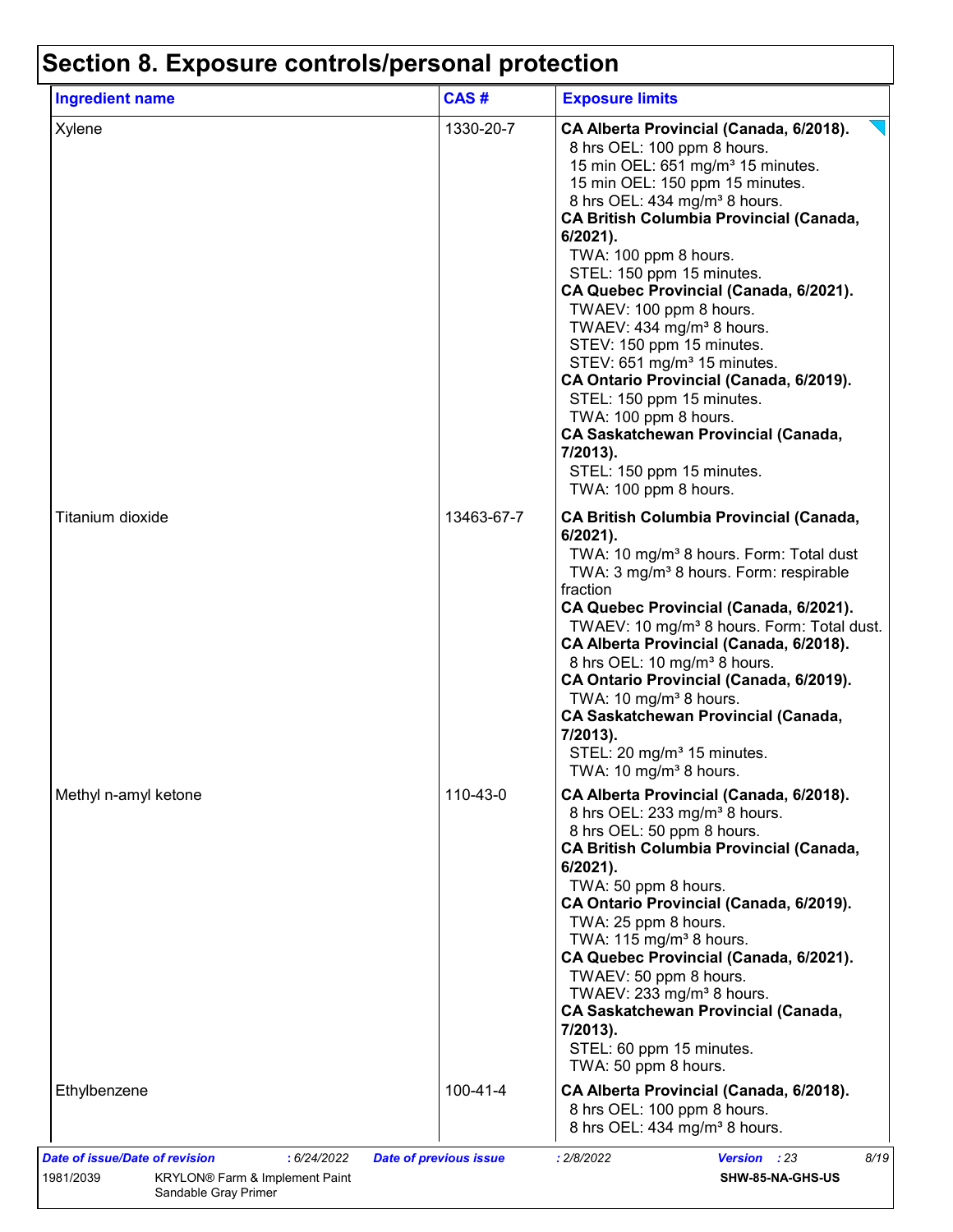|                                                   |            | 15 min OEL: 543 mg/m <sup>3</sup> 15 minutes.<br>15 min OEL: 125 ppm 15 minutes.<br><b>CA British Columbia Provincial (Canada,</b><br>$6/2021$ ).<br>TWA: 20 ppm 8 hours.<br>CA Ontario Provincial (Canada, 6/2019).<br>TWA: 20 ppm 8 hours.<br>CA Quebec Provincial (Canada, 6/2021).<br>TWAEV: 20 ppm 8 hours.<br><b>CA Saskatchewan Provincial (Canada,</b><br>7/2013).<br>STEL: 125 ppm 15 minutes.<br>TWA: 100 ppm 8 hours.                                                                                                                                                                                                  |
|---------------------------------------------------|------------|-----------------------------------------------------------------------------------------------------------------------------------------------------------------------------------------------------------------------------------------------------------------------------------------------------------------------------------------------------------------------------------------------------------------------------------------------------------------------------------------------------------------------------------------------------------------------------------------------------------------------------------|
| Methyl propyl ketone                              | 107-87-9   | CA Alberta Provincial (Canada, 6/2018).<br>8 hrs OEL: 200 ppm 8 hours.<br>15 min OEL: 250 ppm 15 minutes.<br>8 hrs OEL: 705 mg/m <sup>3</sup> 8 hours.<br>15 min OEL: 881 mg/m <sup>3</sup> 15 minutes.<br><b>CA British Columbia Provincial (Canada,</b><br>6/2021).<br>TWA: 150 ppm 8 hours.<br>STEL: 250 ppm 15 minutes.<br>CA Ontario Provincial (Canada, 6/2019).<br>STEL: 150 ppm 15 minutes.<br>CA Quebec Provincial (Canada, 6/2021).<br>TWAEV: 150 ppm 8 hours.<br>TWAEV: 530 mg/m <sup>3</sup> 8 hours.<br><b>CA Saskatchewan Provincial (Canada,</b><br>7/2013).<br>STEL: 250 ppm 15 minutes.<br>TWA: 200 ppm 8 hours. |
| Methyl Ethyl Ketoxime                             | 96-29-7    | OARS WEEL (United States, 1/2021). Skin<br>sensitizer.                                                                                                                                                                                                                                                                                                                                                                                                                                                                                                                                                                            |
| Petroleum refining, hydrotreated light distillate | 64742-47-8 | TWA: 10 ppm 8 hours.<br><b>CA British Columbia Provincial (Canada,</b><br>6/2021). Absorbed through skin.<br>TWA: 200 mg/m <sup>3</sup> , (as total hydrocarbon<br>vapour) 8 hours.<br>CA Alberta Provincial (Canada, 6/2018).<br>Absorbed through skin.<br>8 hrs OEL: 200 mg/m <sup>3</sup> , (as total hydrocarbon<br>vapour) 8 hours.<br>CA Ontario Provincial (Canada, 6/2019).<br>Absorbed through skin.<br>TWA: 200 mg/m <sup>3</sup> , (as total hydrocarbon<br>vapour) 8 hours.                                                                                                                                           |
| Quartz                                            | 14808-60-7 | <b>CA British Columbia Provincial (Canada,</b><br>6/2021).<br>TWA: 0.025 mg/m <sup>3</sup> 8 hours. Form:<br>Respirable<br>CA Quebec Provincial (Canada, 6/2021).<br>TWAEV: 0.1 mg/m <sup>3</sup> 8 hours. Form:<br>Respirable dust.<br>CA Alberta Provincial (Canada, 6/2018).<br>8 hrs OEL: 0.025 mg/m <sup>3</sup> 8 hours. Form:<br>Respirable particulate<br>CA Ontario Provincial (Canada, 6/2019).                                                                                                                                                                                                                         |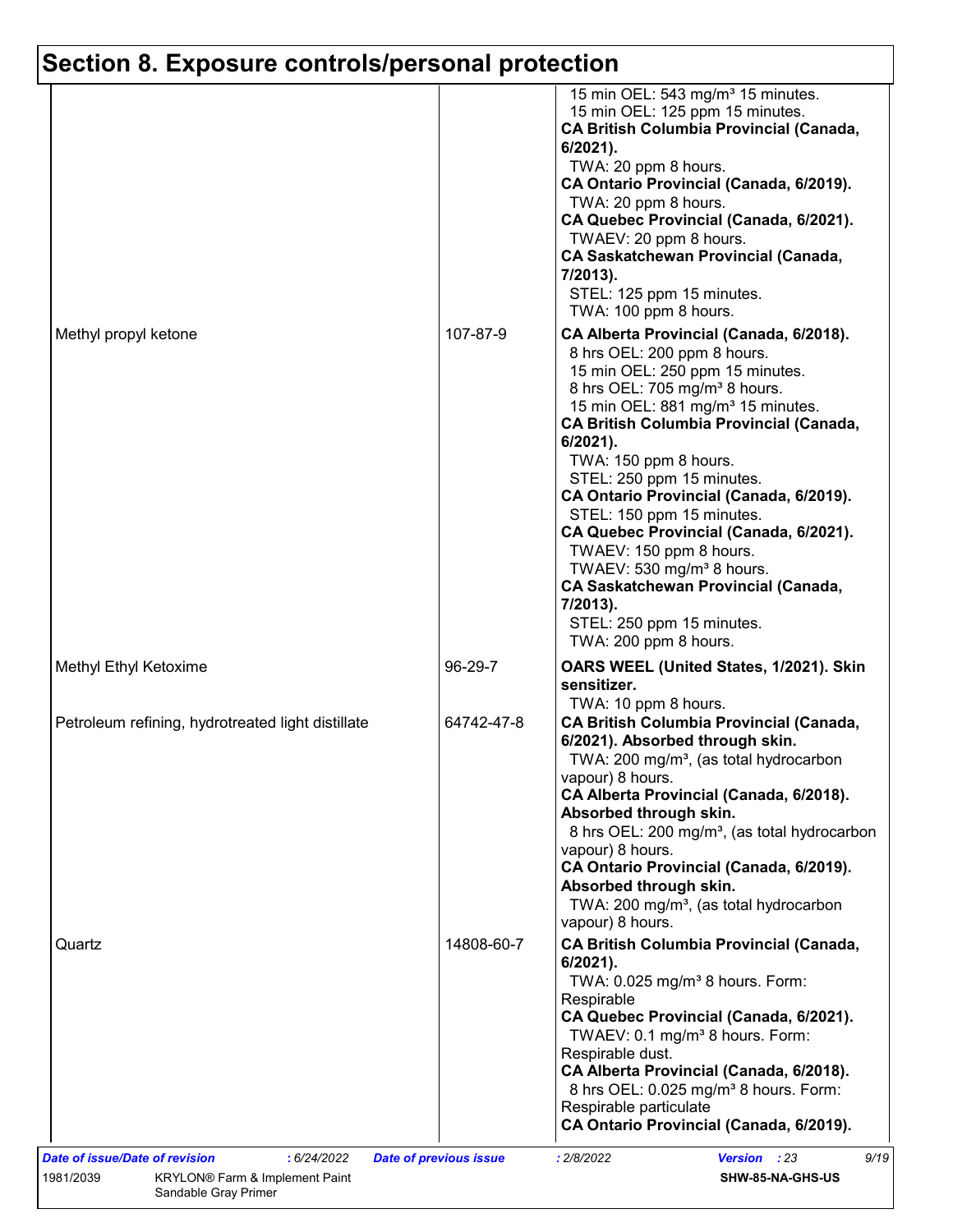|                        |           | TWA: 0.1 mg/m <sup>3</sup> 8 hours. Form: Respirable<br>particulate matter.<br><b>CA Saskatchewan Provincial (Canada,</b><br>7/2013).<br>TWA: 0.05 mg/m <sup>3</sup> 8 hours. Form: respirable<br>fraction                                                                                                                                                                                                                                                                                                                                                                                                                           |
|------------------------|-----------|--------------------------------------------------------------------------------------------------------------------------------------------------------------------------------------------------------------------------------------------------------------------------------------------------------------------------------------------------------------------------------------------------------------------------------------------------------------------------------------------------------------------------------------------------------------------------------------------------------------------------------------|
| Methyl isobutyl ketone | 108-10-1  | CA Alberta Provincial (Canada, 6/2018).<br>8 hrs OEL: 205 mg/m <sup>3</sup> 8 hours.<br>8 hrs OEL: 50 ppm 8 hours.<br>15 min OEL: 75 ppm 15 minutes.<br>15 min OEL: 307 mg/m <sup>3</sup> 15 minutes.<br><b>CA British Columbia Provincial (Canada,</b><br>6/2021).<br>TWA: 20 ppm 8 hours.<br>STEL: 75 ppm 15 minutes.<br>CA Ontario Provincial (Canada, 6/2019).<br>TWA: 20 ppm 8 hours.<br>STEL: 75 ppm 15 minutes.<br>CA Quebec Provincial (Canada, 6/2021).<br>TWAEV: 20 ppm 8 hours.<br>STEV: 75 ppm 15 minutes.<br><b>CA Saskatchewan Provincial (Canada,</b><br>7/2013).<br>STEL: 75 ppm 15 minutes.<br>TWA: 50 ppm 8 hours. |
| Carbon black           | 1333-86-4 | <b>CA British Columbia Provincial (Canada,</b><br>6/2021).<br>TWA: 3 mg/m <sup>3</sup> 8 hours. Form: Inhalable<br>CA Ontario Provincial (Canada, 6/2019).<br>TWA: 3 mg/m <sup>3</sup> 8 hours. Form: Inhalable<br>particulate matter.<br>CA Quebec Provincial (Canada, 6/2021).<br>TWAEV: 3 mg/m <sup>3</sup> 8 hours. Form: inhalable<br>dust<br>CA Alberta Provincial (Canada, 6/2018).<br>8 hrs OEL: 3.5 mg/m <sup>3</sup> 8 hours.<br><b>CA Saskatchewan Provincial (Canada,</b><br>7/2013).<br>STEL: 7 mg/m <sup>3</sup> 15 minutes.<br>TWA: $3.5 \text{ mg/m}^3$ 8 hours.                                                     |

#### **Occupational exposure limits (Mexico)**

|                        | CAS#           | <b>Exposure limits</b>                                                                    |
|------------------------|----------------|-------------------------------------------------------------------------------------------|
| Xylene, mixed isomers  | 1330-20-7      | NOM-010-STPS-2014 (Mexico, 4/2016).<br>STEL: 150 ppm 15 minutes.<br>TWA: 100 ppm 8 hours. |
| Methyl n-Amyl Ketone   | $110 - 43 - 0$ | NOM-010-STPS-2014 (Mexico, 4/2016).<br>TWA: 50 ppm 8 hours.                               |
| Ethylbenzene           | 100-41-4       | NOM-010-STPS-2014 (Mexico, 4/2016).<br>TWA: 20 ppm 8 hours.                               |
| Methyl n-Propyl Ketone | 107-87-9       | NOM-010-STPS-2014 (Mexico, 4/2016).<br>STEL: 150 ppm 15 minutes.                          |
| Methyl Isobutyl Ketone | $108 - 10 - 1$ | NOM-010-STPS-2014 (Mexico, 4/2016).<br>TWA: 50 ppm 8 hours.<br>STEL: 75 ppm 15 minutes.   |

1981/2039 KRYLON® Farm & Implement Paint Sandable Gray Primer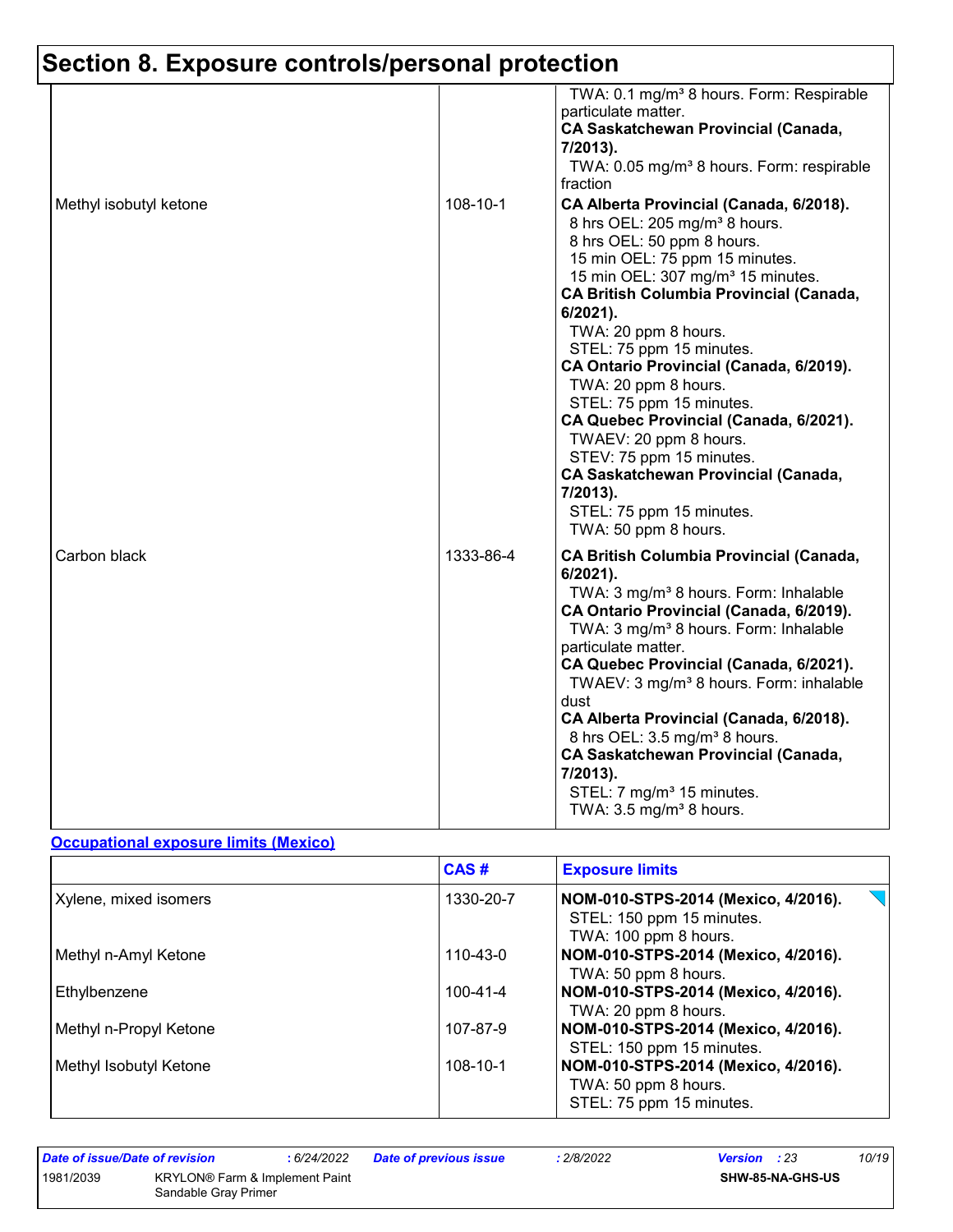| <b>Appropriate engineering</b><br>controls       | : Use only with adequate ventilation. Use process enclosures, local exhaust ventilation or<br>other engineering controls to keep worker exposure to airborne contaminants below any<br>recommended or statutory limits. The engineering controls also need to keep gas,<br>vapor or dust concentrations below any lower explosive limits. Use explosion-proof<br>ventilation equipment.                                                                                                                                                                                                                              |
|--------------------------------------------------|----------------------------------------------------------------------------------------------------------------------------------------------------------------------------------------------------------------------------------------------------------------------------------------------------------------------------------------------------------------------------------------------------------------------------------------------------------------------------------------------------------------------------------------------------------------------------------------------------------------------|
| <b>Environmental exposure</b><br><b>controls</b> | Emissions from ventilation or work process equipment should be checked to ensure<br>they comply with the requirements of environmental protection legislation. In some<br>cases, fume scrubbers, filters or engineering modifications to the process equipment<br>will be necessary to reduce emissions to acceptable levels.                                                                                                                                                                                                                                                                                        |
| <b>Individual protection measures</b>            |                                                                                                                                                                                                                                                                                                                                                                                                                                                                                                                                                                                                                      |
| <b>Hygiene measures</b>                          | : Wash hands, forearms and face thoroughly after handling chemical products, before<br>eating, smoking and using the lavatory and at the end of the working period.<br>Appropriate techniques should be used to remove potentially contaminated clothing.<br>Contaminated work clothing should not be allowed out of the workplace. Wash<br>contaminated clothing before reusing. Ensure that eyewash stations and safety<br>showers are close to the workstation location.                                                                                                                                          |
| <b>Eye/face protection</b>                       | Safety eyewear complying with an approved standard should be used when a risk<br>assessment indicates this is necessary to avoid exposure to liquid splashes, mists,<br>gases or dusts. If contact is possible, the following protection should be worn, unless<br>the assessment indicates a higher degree of protection: chemical splash goggles.                                                                                                                                                                                                                                                                  |
| <b>Skin protection</b>                           |                                                                                                                                                                                                                                                                                                                                                                                                                                                                                                                                                                                                                      |
| <b>Hand protection</b>                           | Chemical-resistant, impervious gloves complying with an approved standard should be<br>worn at all times when handling chemical products if a risk assessment indicates this is<br>necessary. Considering the parameters specified by the glove manufacturer, check<br>during use that the gloves are still retaining their protective properties. It should be<br>noted that the time to breakthrough for any glove material may be different for different<br>glove manufacturers. In the case of mixtures, consisting of several substances, the<br>protection time of the gloves cannot be accurately estimated. |
| <b>Body protection</b>                           | Personal protective equipment for the body should be selected based on the task being<br>performed and the risks involved and should be approved by a specialist before<br>handling this product. When there is a risk of ignition from static electricity, wear anti-<br>static protective clothing. For the greatest protection from static discharges, clothing<br>should include anti-static overalls, boots and gloves.                                                                                                                                                                                         |
| <b>Other skin protection</b>                     | : Appropriate footwear and any additional skin protection measures should be selected<br>based on the task being performed and the risks involved and should be approved by a<br>specialist before handling this product.                                                                                                                                                                                                                                                                                                                                                                                            |
| <b>Respiratory protection</b>                    | Based on the hazard and potential for exposure, select a respirator that meets the<br>appropriate standard or certification. Respirators must be used according to a<br>respiratory protection program to ensure proper fitting, training, and other important<br>aspects of use.                                                                                                                                                                                                                                                                                                                                    |

### **Section 9. Physical and chemical properties**

The conditions of measurement of all properties are at standard temperature and pressure unless otherwise indicated.

| <b>Appearance</b>                                                 |                                        |
|-------------------------------------------------------------------|----------------------------------------|
| <b>Physical state</b>                                             | : Liquid.                              |
| <b>Color</b>                                                      | : Gray.                                |
| Odor                                                              | : Not available.                       |
| <b>Odor threshold</b>                                             | : Not available.                       |
| рH                                                                | : Not applicable.                      |
| <b>Melting point/freezing point</b>                               | $:$ Not available.                     |
| <b>Boiling point, initial boiling</b><br>point, and boiling range | : $102^{\circ}$ C (215.6 $^{\circ}$ F) |

| Date of issue/Date of revision |                                                                    | : 6/24/2022 | Date of previous issue | .2/8/2022 | <b>Version</b> : 23     | 11/19 |
|--------------------------------|--------------------------------------------------------------------|-------------|------------------------|-----------|-------------------------|-------|
| 1981/2039                      | KRYLON <sup>®</sup> Farm & Implement Paint<br>Sandable Gray Primer |             |                        |           | <b>SHW-85-NA-GHS-US</b> |       |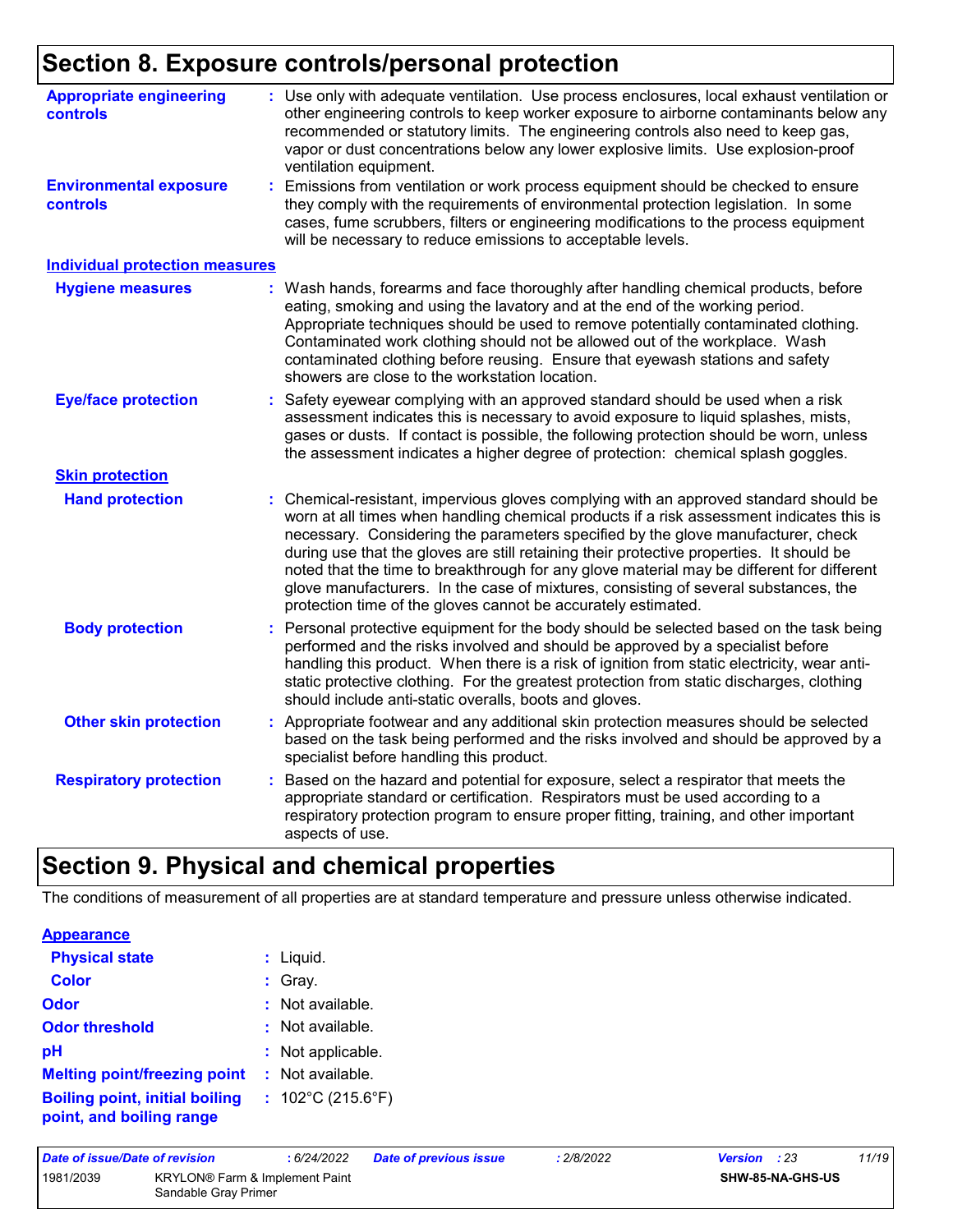### **Section 9. Physical and chemical properties**

| : Closed cup: 32°C (89.6°F) [Pensky-Martens Closed Cup]        |
|----------------------------------------------------------------|
| $: 2.3$ (butyl acetate = 1)                                    |
| : Not available.                                               |
| : Lower: $0.9\%$<br>Upper: 10.5%                               |
| : $3.7$ kPa (27.8 mm Hg)                                       |
| : $3.45$ [Air = 1]                                             |
| : 1.7                                                          |
| : Not available.                                               |
| : Not applicable.                                              |
| : Not available.                                               |
| : Not available.                                               |
| Kinematic (40°C (104°F)): <20.5 mm <sup>2</sup> /s (<20.5 cSt) |
| Not applicable.                                                |
|                                                                |
| $: 9.565$ kJ/g                                                 |
|                                                                |

## **Section 10. Stability and reactivity**

| <b>Reactivity</b>                                   | : No specific test data related to reactivity available for this product or its ingredients.                                                                                                                                               |
|-----------------------------------------------------|--------------------------------------------------------------------------------------------------------------------------------------------------------------------------------------------------------------------------------------------|
| <b>Chemical stability</b>                           | : The product is stable.                                                                                                                                                                                                                   |
| <b>Possibility of hazardous</b><br><b>reactions</b> | : Under normal conditions of storage and use, hazardous reactions will not occur.                                                                                                                                                          |
| <b>Conditions to avoid</b>                          | : Avoid all possible sources of ignition (spark or flame). Do not pressurize, cut, weld,<br>braze, solder, drill, grind or expose containers to heat or sources of ignition. Do not<br>allow vapor to accumulate in low or confined areas. |
| <b>Incompatible materials</b>                       | : Reactive or incompatible with the following materials:<br>oxidizing materials                                                                                                                                                            |
| <b>Hazardous decomposition</b><br>products          | : Under normal conditions of storage and use, hazardous decomposition products should<br>not be produced.                                                                                                                                  |

### **Section 11. Toxicological information**

#### **Information on toxicological effects**

**Acute toxicity**

| <b>Product/ingredient name</b> |                      | <b>Result</b>                         |                               | <b>Species</b> | <b>Dose</b> | <b>Exposure</b>          |       |
|--------------------------------|----------------------|---------------------------------------|-------------------------------|----------------|-------------|--------------------------|-------|
| p-Chlorobenzotrifluoride       |                      | LD50 Oral                             |                               | Rat            | $13$ g/kg   |                          |       |
| Xylene, mixed isomers          |                      | LC50 Inhalation Gas.                  |                               | Rat            | 6700 ppm    | 4 hours                  |       |
|                                |                      | LD50 Oral                             |                               | Rat            | 4300 mg/kg  | $\overline{\phantom{0}}$ |       |
| Methyl n-Amyl Ketone           |                      | LD50 Oral                             |                               | Rat            | 1600 mg/kg  |                          |       |
| Ethylbenzene                   |                      | LD50 Dermal                           |                               | Rabbit         | >5000 mg/kg |                          |       |
|                                |                      | LD50 Oral                             |                               | Rat            | 3500 mg/kg  |                          |       |
| Methyl n-Propyl Ketone         |                      | LD50 Dermal                           |                               | Rabbit         | 6500 mg/kg  |                          |       |
|                                |                      | LD50 Oral                             |                               | Rat            | 1600 mg/kg  |                          |       |
| Methyl Ethyl Ketoxime          |                      | LD50 Oral                             |                               | Rat            | 930 mg/kg   |                          |       |
| Date of issue/Date of revision |                      | :6/24/2022                            | <b>Date of previous issue</b> | : 2/8/2022     |             | <b>Version</b><br>: 23   | 12/19 |
| 1981/2039                      | Sandable Gray Primer | <b>KRYLON®</b> Farm & Implement Paint |                               |                |             | SHW-85-NA-GHS-US         |       |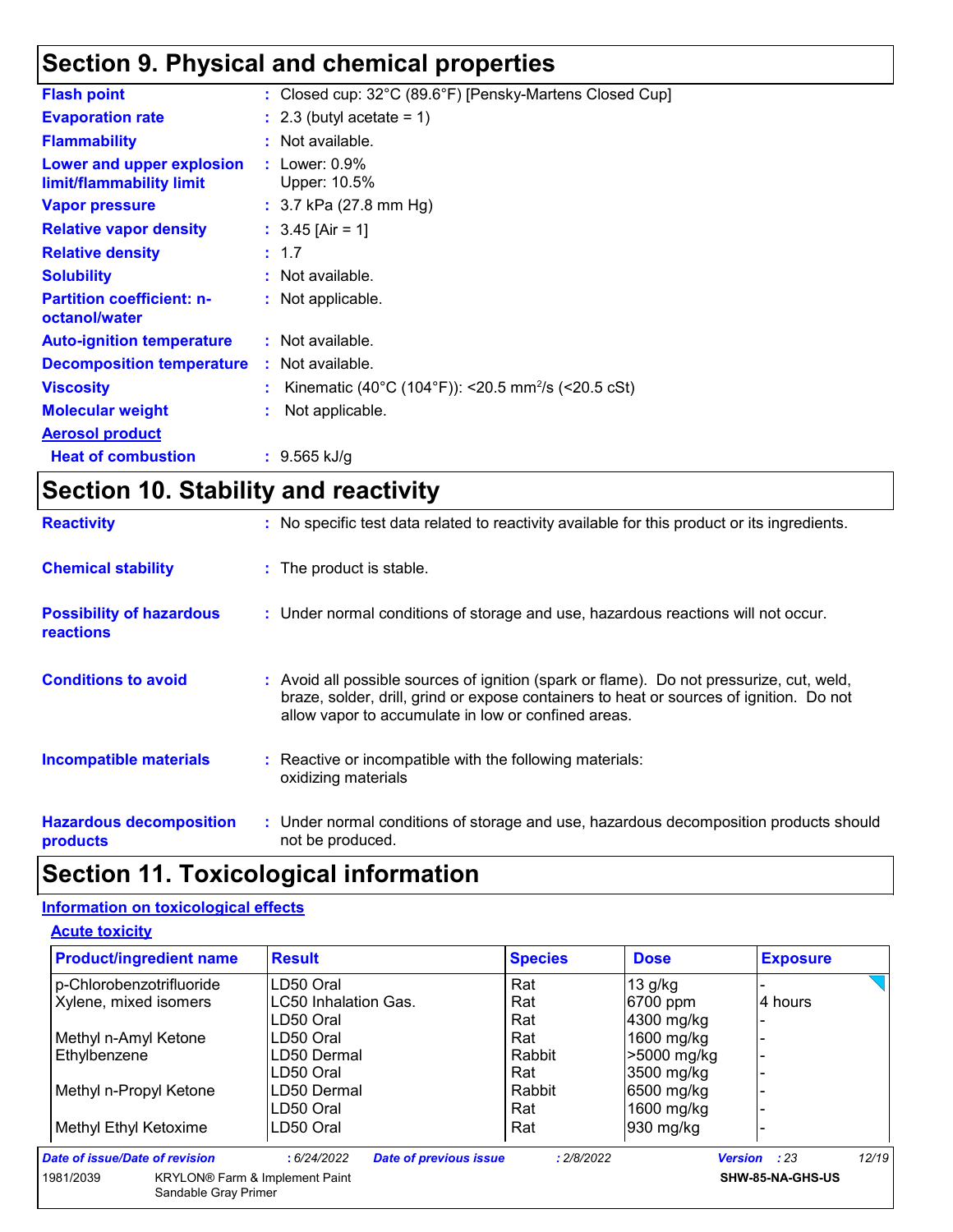| Methyl Isobutyl Ketone<br>Carbon Black | LD50 Oral<br>LD50 Oral   |                | Rat<br>Rat |              | 2080 mg/kg<br>>15400 mg/kg |                    |
|----------------------------------------|--------------------------|----------------|------------|--------------|----------------------------|--------------------|
| <b>Irritation/Corrosion</b>            |                          |                |            |              |                            |                    |
| <b>Product/ingredient name</b>         | <b>Result</b>            | <b>Species</b> |            | <b>Score</b> | <b>Exposure</b>            | <b>Observation</b> |
| Xylene, mixed isomers                  | Eyes - Mild irritant     | Rabbit         |            |              | 87 mg                      |                    |
|                                        | Eyes - Severe irritant   | Rabbit         |            |              | 24 hours 5                 |                    |
|                                        |                          |                |            |              | mg                         |                    |
|                                        | Skin - Mild irritant     | Rat            |            |              | 8 hours 60 uL              |                    |
|                                        | Skin - Moderate irritant | Rabbit         |            |              | 24 hours 500               |                    |
|                                        |                          |                |            |              | mg                         |                    |
|                                        | Skin - Moderate irritant | Rabbit         |            |              | 100 %                      |                    |
| <b>Titanium Dioxide</b>                | Skin - Mild irritant     | Human          |            |              | 72 hours 300               |                    |
|                                        |                          |                |            |              | ug l                       |                    |
| Methyl n-Amyl Ketone                   | Skin - Mild irritant     | Rabbit         |            |              | 24 hours 14                |                    |
|                                        |                          |                |            |              | mg                         |                    |
| Ethylbenzene                           | Eyes - Severe irritant   | Rabbit         |            |              | 500 mg                     |                    |
|                                        | Skin - Mild irritant     | Rabbit         |            |              | 24 hours 15                |                    |
|                                        |                          |                |            |              | mg                         |                    |
| Methyl n-Propyl Ketone                 | Skin - Mild irritant     | Rabbit         |            |              | $405 \text{ mg}$           |                    |
| Methyl Ethyl Ketoxime                  | Eyes - Severe irritant   | Rabbit         |            |              | 100 uL                     |                    |
| Methyl Isobutyl Ketone                 | Eyes - Moderate irritant | Rabbit         |            |              | 24 hours 100               |                    |
|                                        |                          |                |            |              | uL                         |                    |
|                                        | Eyes - Severe irritant   | Rabbit         |            |              | 40 mg                      |                    |
|                                        | Skin - Mild irritant     | Rabbit         |            |              | 24 hours 500               |                    |
|                                        |                          |                |            |              | mg                         |                    |

#### **Sensitization**

Not available.

#### **Mutagenicity**

Not available.

#### **Carcinogenicity**

Not available.

#### **Classification**

| <b>Product/ingredient name</b>           | <b>OSHA</b> | <b>IARC</b> | <b>NTP</b>                      |
|------------------------------------------|-------------|-------------|---------------------------------|
| p-Chlorobenzotrifluoride                 |             | 2B          |                                 |
| Xylene, mixed isomers                    |             | 3           |                                 |
| <b>Titanium Dioxide</b>                  |             | 2B          |                                 |
| Titanium Dioxide, Rutile                 |             | 2Β          |                                 |
| Ethylbenzene                             |             | 2B          |                                 |
| Crystalline Silica, respirable<br>powder |             |             | Known to be a human carcinogen. |
| Methyl Isobutyl Ketone                   |             | 2Β          |                                 |
| <b>Carbon Black</b>                      |             | 2Β          |                                 |

#### **Reproductive toxicity**

Not available.

#### **Teratogenicity**

Not available.

#### **Specific target organ toxicity (single exposure)**

|           | Date of issue/Date o |  |
|-----------|----------------------|--|
| 1081/2020 |                      |  |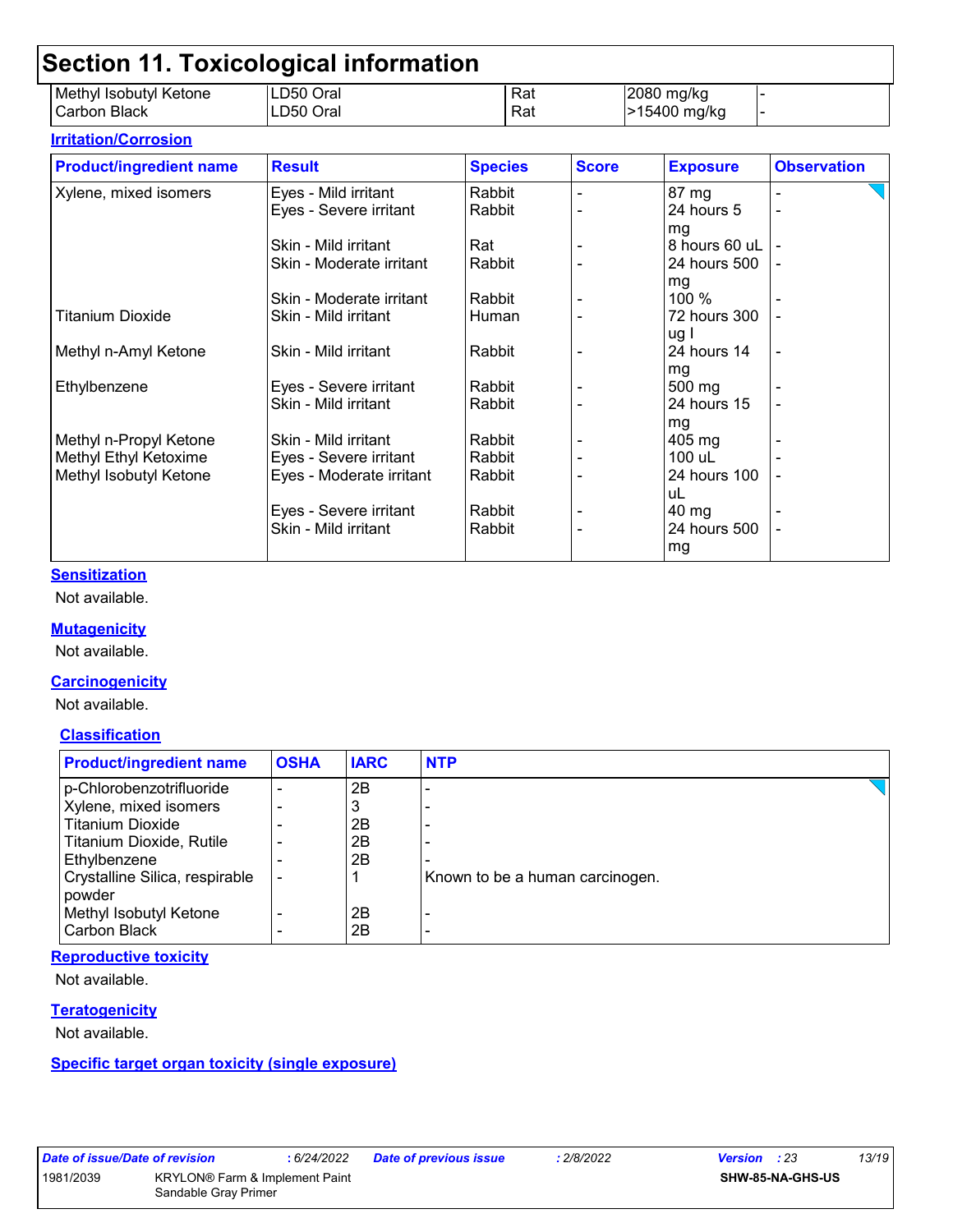# **Section 11. Toxicological information**

| <b>Name</b>                 | <b>Category</b> | <b>Route of</b><br>exposure | <b>Target organs</b>                   |
|-----------------------------|-----------------|-----------------------------|----------------------------------------|
| Calcium Carbonate           | Category 3      |                             | Respiratory tract<br>irritation        |
| p-Chlorobenzotrifluoride    | Category 3      |                             | Respiratory tract<br>irritation        |
| Xylene, mixed isomers       | Category 3      |                             | Respiratory tract<br>irritation        |
| Methyl n-Amyl Ketone        | Category 3      |                             | Respiratory tract<br>irritation        |
|                             | Category 3      |                             | Narcotic effects                       |
| Ethylbenzene                | Category 3      |                             | Respiratory tract<br>irritation        |
|                             | Category 3      |                             | Narcotic effects                       |
| Methyl n-Propyl Ketone      | Category 3      |                             | Respiratory tract<br>irritation        |
|                             | Category 3      |                             | Narcotic effects                       |
| Methyl Ethyl Ketoxime       | Category 1      |                             | upper respiratory<br>tract             |
|                             | Category 3      |                             | Narcotic effects                       |
| Light Aliphatic Hydrocarbon | Category 3      |                             | Respiratory tract<br>irritation        |
|                             | Category 3      |                             | Narcotic effects                       |
| Methyl Isobutyl Ketone      | Category 3      |                             | Respiratory tract<br><b>irritation</b> |
|                             | Category 3      |                             | Narcotic effects                       |

#### **Specific target organ toxicity (repeated exposure)**

| <b>Name</b>                           | <b>Category</b> | <b>Route of</b><br>exposure | <b>Target organs</b> |
|---------------------------------------|-----------------|-----------------------------|----------------------|
| Xylene, mixed isomers                 | Category 2      |                             |                      |
| Methyl n-Amyl Ketone                  | Category 2      |                             |                      |
| Ethylbenzene                          | Category 2      |                             |                      |
| Methyl n-Propyl Ketone                | Category 2      |                             |                      |
| Methyl Ethyl Ketoxime                 | Category 2      |                             | blood system         |
| Light Aliphatic Hydrocarbon           | Category 2      |                             |                      |
| Crystalline Silica, respirable powder | Category 1      | inhalation                  |                      |
| Methyl Isobutyl Ketone                | Category 2      |                             |                      |

#### **Aspiration hazard**

| <b>Name</b>                 | <b>Result</b>                         |
|-----------------------------|---------------------------------------|
| Xylene, mixed isomers       | <b>ASPIRATION HAZARD - Category 1</b> |
| Ethylbenzene                | <b>ASPIRATION HAZARD - Category 1</b> |
| Light Aliphatic Hydrocarbon | <b>ASPIRATION HAZARD - Category 1</b> |

| <b>Information on the likely</b> : Not available.<br>routes of exposure |                                                                |
|-------------------------------------------------------------------------|----------------------------------------------------------------|
| <b>Potential acute health effects</b>                                   |                                                                |
| <b>Eye contact</b>                                                      | : Causes serious eye irritation.                               |
| <b>Inhalation</b>                                                       | : May cause respiratory irritation.                            |
| <b>Skin contact</b>                                                     | : Causes skin irritation. May cause an allergic skin reaction. |
| <b>Ingestion</b>                                                        | : No known significant effects or critical hazards.            |

#### **Symptoms related to the physical, chemical and toxicological characteristics**

| Date of issue/Date of revision |                                                                    | : 6/24/2022 | <b>Date of previous issue</b> | : 2/8/2022 | <b>Version</b> : 23     | 14/19 |
|--------------------------------|--------------------------------------------------------------------|-------------|-------------------------------|------------|-------------------------|-------|
| 1981/2039                      | KRYLON <sup>®</sup> Farm & Implement Paint<br>Sandable Gray Primer |             |                               |            | <b>SHW-85-NA-GHS-US</b> |       |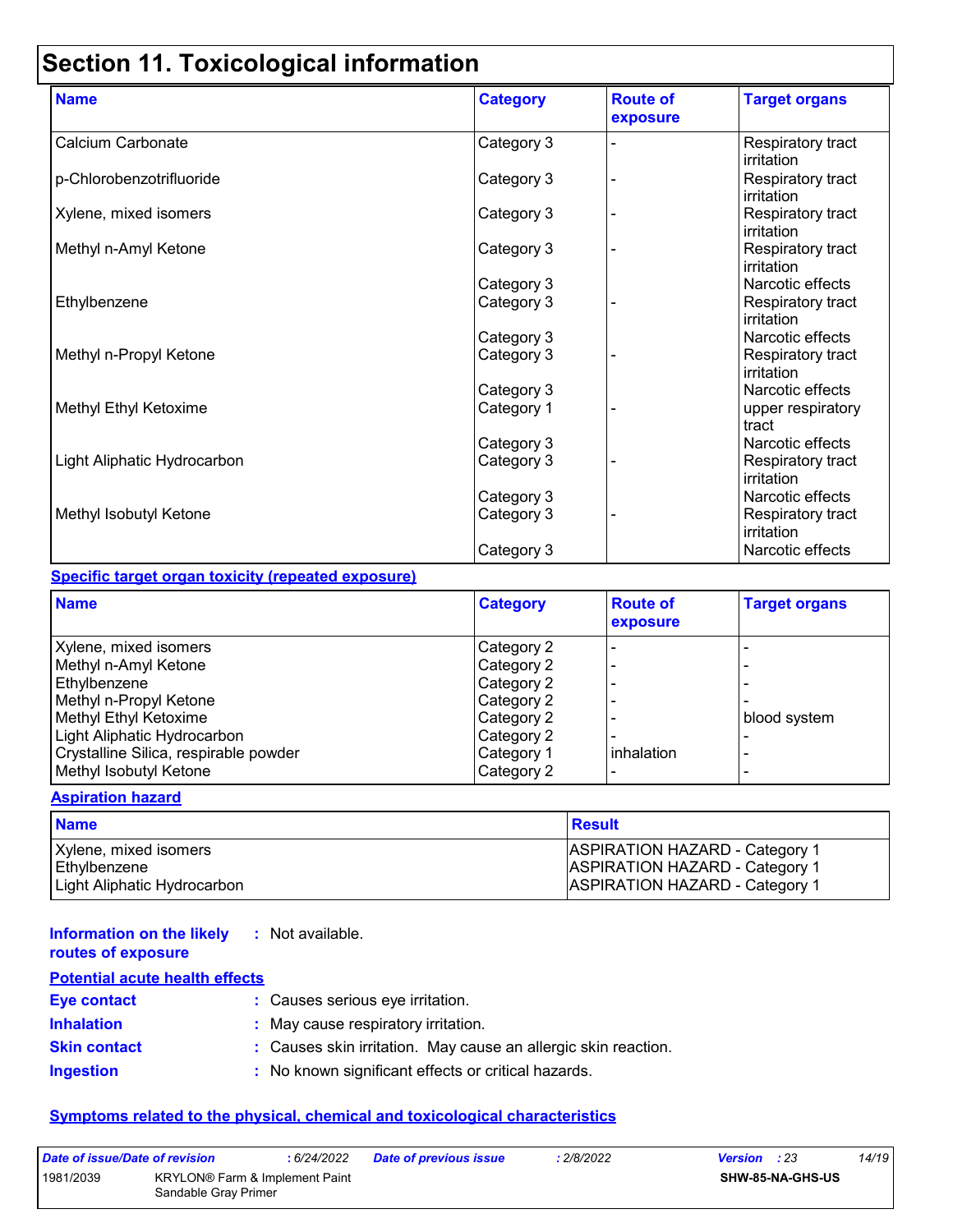## **Section 11. Toxicological information**

| <b>Eye contact</b>                           | : Adverse symptoms may include the following:<br>pain or irritation<br>watering<br>redness                                                                                     |
|----------------------------------------------|--------------------------------------------------------------------------------------------------------------------------------------------------------------------------------|
| <b>Inhalation</b>                            | : Adverse symptoms may include the following:<br>respiratory tract irritation<br>coughing                                                                                      |
| <b>Skin contact</b>                          | : Adverse symptoms may include the following:<br>irritation<br>redness                                                                                                         |
| <b>Ingestion</b>                             | : No specific data.                                                                                                                                                            |
|                                              | Delayed and immediate effects and also chronic effects from short and long term exposure                                                                                       |
| <b>Short term exposure</b>                   |                                                                                                                                                                                |
| <b>Potential immediate</b><br><b>effects</b> | : Not available.                                                                                                                                                               |
| <b>Potential delayed effects</b>             | : Not available.                                                                                                                                                               |
| Long term exposure                           |                                                                                                                                                                                |
| <b>Potential immediate</b><br>effects        | : Not available.                                                                                                                                                               |
| <b>Potential delayed effects</b>             | : Not available.                                                                                                                                                               |
| <b>Potential chronic health effects</b>      |                                                                                                                                                                                |
| Not available.                               |                                                                                                                                                                                |
| <b>General</b>                               | : May cause damage to organs through prolonged or repeated exposure. Once<br>sensitized, a severe allergic reaction may occur when subsequently exposed to very low<br>levels. |
| <b>Carcinogenicity</b>                       | : May cause cancer. Risk of cancer depends on duration and level of exposure.                                                                                                  |
| <b>Mutagenicity</b>                          | : No known significant effects or critical hazards.                                                                                                                            |
| <b>Teratogenicity</b>                        | : No known significant effects or critical hazards.                                                                                                                            |
| <b>Developmental effects</b>                 | : No known significant effects or critical hazards.                                                                                                                            |
| <b>Fertility effects</b>                     | : No known significant effects or critical hazards.                                                                                                                            |
|                                              |                                                                                                                                                                                |

#### **Numerical measures of toxicity**

#### **Acute toxicity estimates**

| <b>Route</b>        | <b>ATE value</b> |
|---------------------|------------------|
| Oral                | 26188.99 mg/kg   |
| Dermal              | 13389.13 mg/kg   |
| Inhalation (gases)  | 80433.05 ppm     |
| Inhalation (vapors) | 318.77 mg/l      |

### **Section 12. Ecological information**

**Toxicity**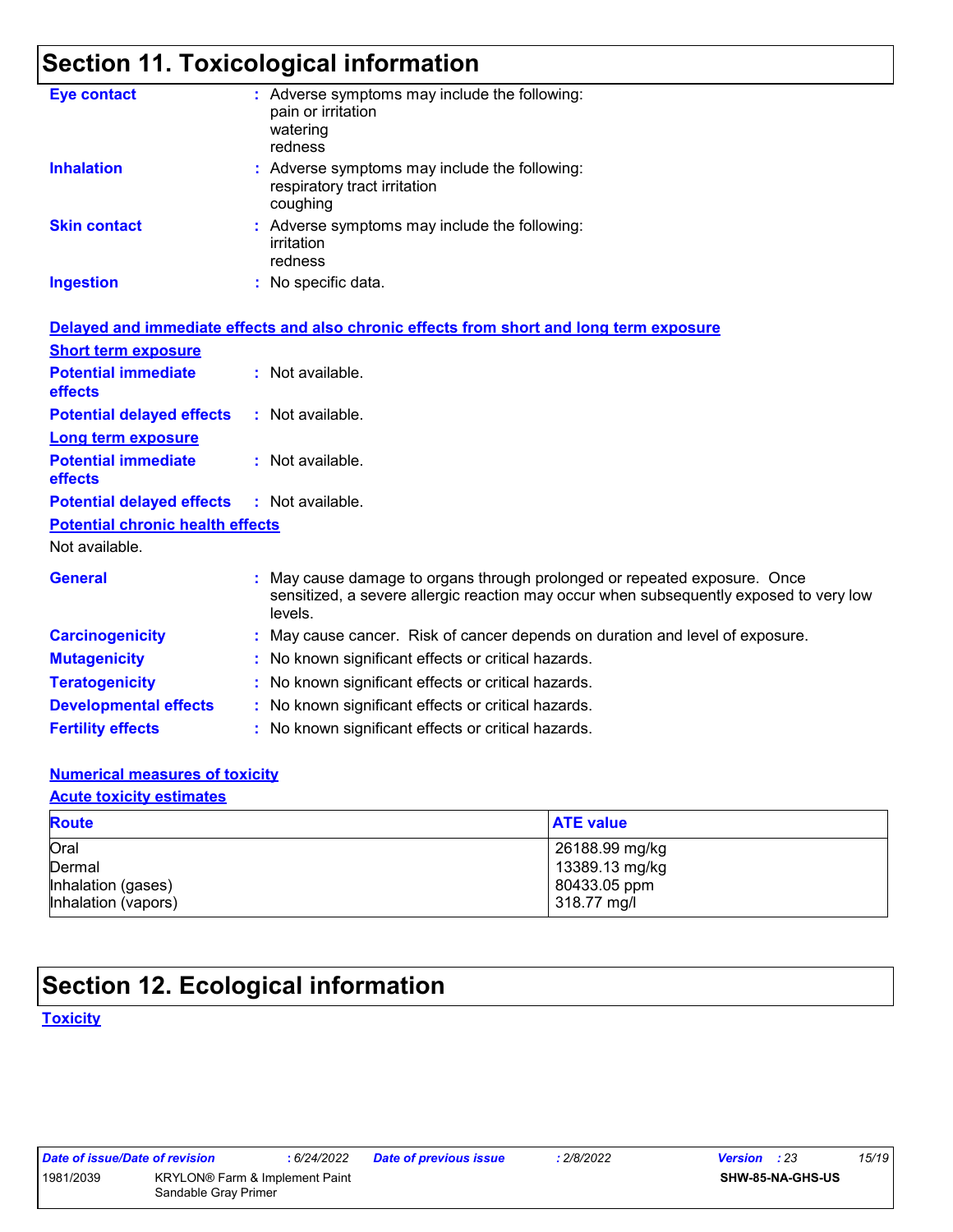### **Section 12. Ecological information**

| <b>Product/ingredient name</b> | <b>Result</b>                         | <b>Species</b>                         | <b>Exposure</b> |
|--------------------------------|---------------------------------------|----------------------------------------|-----------------|
| Xylene, mixed isomers          | Acute LC50 8500 µg/l Marine water     | Crustaceans - Palaemonetes<br>pugio    | 48 hours        |
|                                | Acute LC50 13400 µg/l Fresh water     | Fish - Pimephales promelas             | 96 hours        |
| <b>Titanium Dioxide</b>        | Acute LC50 >1000000 µg/l Marine water | Fish - Fundulus heteroclitus           | 96 hours        |
| Methyl n-Amyl Ketone           | Acute LC50 131000 µg/l Fresh water    | Fish - Pimephales promelas             | 96 hours        |
| Ethylbenzene                   | Acute EC50 4900 µg/l Marine water     | Algae - Skeletonema costatum           | 72 hours        |
|                                | Acute EC50 7700 µg/l Marine water     | Algae - Skeletonema costatum           | 96 hours        |
|                                | Acute EC50 6.53 mg/l Marine water     | Crustaceans - Artemia sp. -<br>Nauplii | 48 hours        |
|                                | Acute EC50 2.93 mg/l Fresh water      | Daphnia - Daphnia magna -<br>Neonate   | 48 hours        |
|                                | Acute LC50 4200 µg/l Fresh water      | Fish - Oncorhynchus mykiss             | 96 hours        |
| Methyl n-Propyl Ketone         | Acute LC50 1240000 µg/l Fresh water   | Fish - Pimephales promelas             | 96 hours        |
| Methyl Ethyl Ketoxime          | Acute LC50 843000 µg/l Fresh water    | Fish - Pimephales promelas             | 96 hours        |
| Light Aliphatic Hydrocarbon    | Acute LC50 2200 µg/l Fresh water      | Fish - Lepomis macrochirus             | 4 days          |
| Methyl Isobutyl Ketone         | Acute LC50 505000 µg/l Fresh water    | Fish - Pimephales promelas             | 96 hours        |
|                                | Chronic NOEC 78 mg/l Fresh water      | Daphnia - Daphnia magna                | 21 days         |
|                                | Chronic NOEC 168 mg/l Fresh water     | Fish - Pimephales promelas -<br>Embryo | 33 days         |

#### **Persistence and degradability**

| <b>Product/ingredient name</b> | <b>Aquatic half-life</b> | <b>Photolysis</b> | <b>Biodegradability</b> |
|--------------------------------|--------------------------|-------------------|-------------------------|
| Xylene, mixed isomers          |                          |                   | Readily                 |
| Methyl n-Amyl Ketone           |                          |                   | Readily                 |
| <b>Ethylbenzene</b>            |                          |                   | Readily                 |
| Methyl Isobutyl Ketone         |                          |                   | Readily                 |

#### **Bioaccumulative potential**

| <b>Product/ingredient name</b> | $LoaPow$ | <b>BCF</b>            | <b>Potential</b> |
|--------------------------------|----------|-----------------------|------------------|
| Xylene, mixed isomers          |          | 18.1 to 25.9          | low              |
| Methyl Ethyl Ketoxime          |          | $2.5 \text{ to } 5.8$ | low              |

#### **Mobility in soil**

**Soil/water partition coefficient (KOC)**

**:** Not available.

**Other adverse effects** : No known significant effects or critical hazards.

### **Section 13. Disposal considerations**

The generation of waste should be avoided or minimized wherever possible. Disposal of this product, solutions and any by-products should at all times comply with the requirements of environmental protection and waste disposal legislation and any regional local authority requirements. Dispose of surplus and non-recyclable products via a licensed waste disposal contractor. Waste should not be disposed of untreated to the sewer unless fully compliant with the requirements of all authorities with jurisdiction. Waste packaging should be recycled. Incineration or landfill should only be considered when recycling is not feasible. This material and its container must be disposed of in a safe way. Care should be taken when handling emptied containers that have not been cleaned or rinsed out. Empty containers or liners may retain some product residues. Vapor from product residues may create a highly flammable or explosive atmosphere inside the container. Do not cut, weld or grind used containers unless they have been **Disposal methods :**

| Date of issue/Date of revision |                      | : 6/24/2022                                | <b>Date of previous issue</b> | : 2/8/2022 | <b>Version</b> : 23 |                  | 16/19 |
|--------------------------------|----------------------|--------------------------------------------|-------------------------------|------------|---------------------|------------------|-------|
| 1981/2039                      | Sandable Gray Primer | KRYLON <sup>®</sup> Farm & Implement Paint |                               |            |                     | SHW-85-NA-GHS-US |       |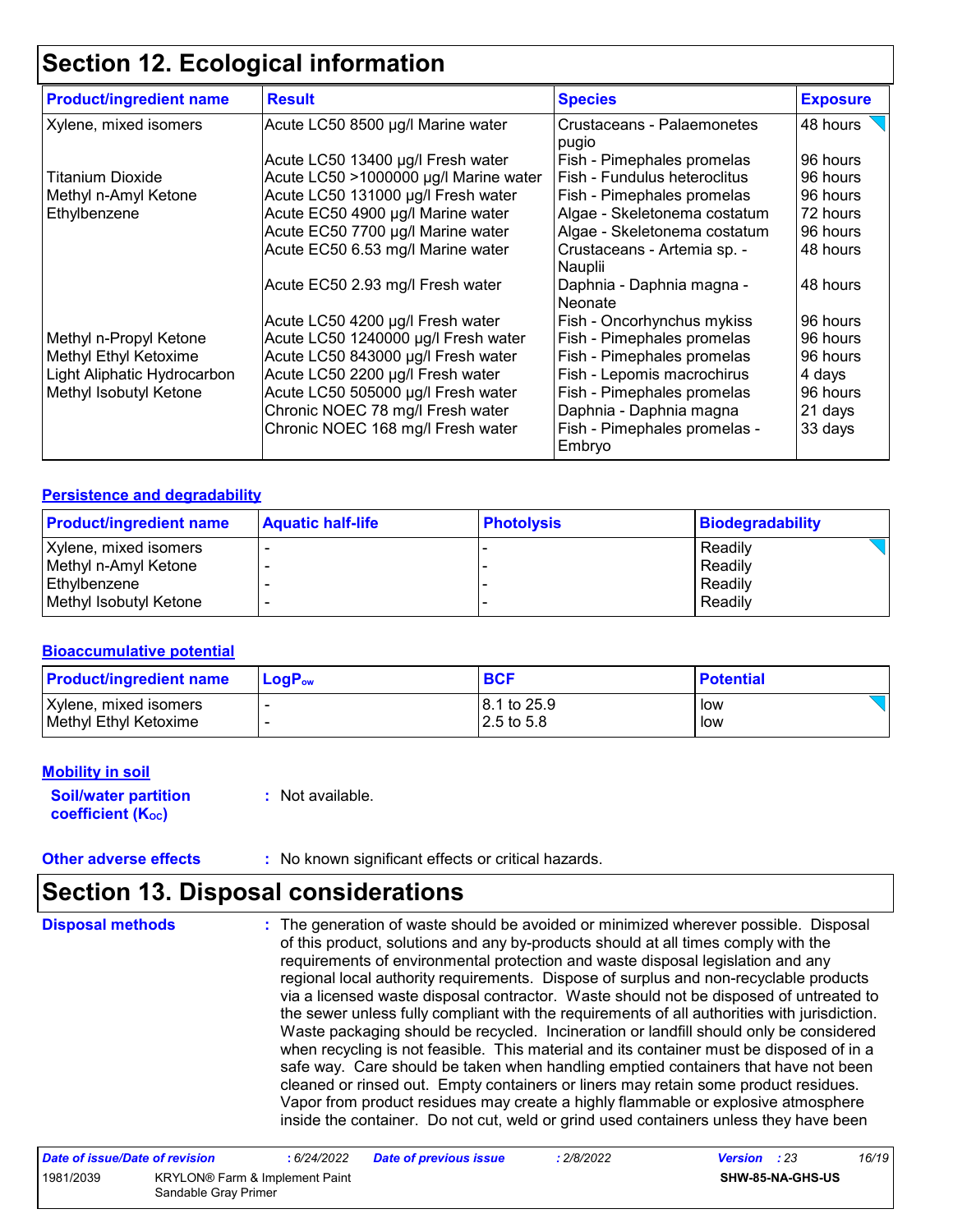### **Section 13. Disposal considerations**

cleaned thoroughly internally. Avoid dispersal of spilled material and runoff and contact with soil, waterways, drains and sewers.

### **Section 14. Transport information**

|                                         | <b>DOT</b><br><b>Classification</b> | <b>TDG</b><br><b>Classification</b>                                                                                                                                   | <b>Mexico</b><br><b>Classification</b> | <b>IATA</b>                                                                                                                   | <b>IMDG</b>                                                                                                                                        |
|-----------------------------------------|-------------------------------------|-----------------------------------------------------------------------------------------------------------------------------------------------------------------------|----------------------------------------|-------------------------------------------------------------------------------------------------------------------------------|----------------------------------------------------------------------------------------------------------------------------------------------------|
| <b>UN number</b>                        | <b>UN1263</b>                       | <b>UN1263</b>                                                                                                                                                         | <b>UN1263</b>                          | <b>UN1263</b>                                                                                                                 | <b>UN1263</b>                                                                                                                                      |
| <b>UN proper</b><br>shipping name       | <b>PAINT</b>                        | <b>PAINT</b>                                                                                                                                                          | <b>PAINT</b>                           | <b>PAINT</b>                                                                                                                  | PAINT. Marine<br>pollutant (p-<br>Chlorobenzotrifluoride,<br>Zinc Phosphate)                                                                       |
| <b>Transport</b><br>hazard class(es)    | 3                                   | $\mathbf{3}$                                                                                                                                                          | 3                                      | 3                                                                                                                             | $\mathfrak{S}$                                                                                                                                     |
| <b>Packing group</b>                    | III                                 | III                                                                                                                                                                   | $\ensuremath{\mathsf{III}}\xspace$     | $\mathbf{III}$                                                                                                                | $\ensuremath{\mathsf{III}}\xspace$                                                                                                                 |
| <b>Environmental</b><br>hazards         | No.                                 | No.                                                                                                                                                                   | No.                                    | Yes. The<br>environmentally<br>hazardous<br>substance mark<br>is not required.                                                | Yes.                                                                                                                                               |
| <b>Additional</b><br><b>information</b> | <b>ERG No.</b>                      | Product classified<br>as per the<br>following sections<br>of the<br>Transportation of<br>Dangerous Goods<br>Regulations:<br>2.18-2.19 (Class<br>3).<br><b>ERG No.</b> | <b>ERG No.</b>                         | The<br>environmentally<br>hazardous<br>substance mark<br>may appear if<br>required by other<br>transportation<br>regulations. | The marine<br>pollutant mark is<br>not required when<br>transported in<br>sizes of ≤5 L or ≤5<br>kg.<br><b>Emergency</b><br>schedules F-E, S-<br>E |
|                                         | 128                                 | 128                                                                                                                                                                   | 128                                    |                                                                                                                               |                                                                                                                                                    |

**Transport in bulk according :** Not available. **to IMO instruments**

### **Proper shipping name :**

: Not available.

substances and on all actions in case of emergency situations.

responsibility of the person offering the product for transport. People loading and unloading dangerous goods must be trained on all of the risks deriving from the

| Date of issue/Date of revision |                                                                    | 6/24/2022 | <b>Date of previous issue</b> | : 2/8/2022 | <b>Version</b> : 23 | 17/19 |
|--------------------------------|--------------------------------------------------------------------|-----------|-------------------------------|------------|---------------------|-------|
| 1981/2039                      | KRYLON <sup>®</sup> Farm & Implement Paint<br>Sandable Gray Primer |           |                               |            | SHW-85-NA-GHS-US    |       |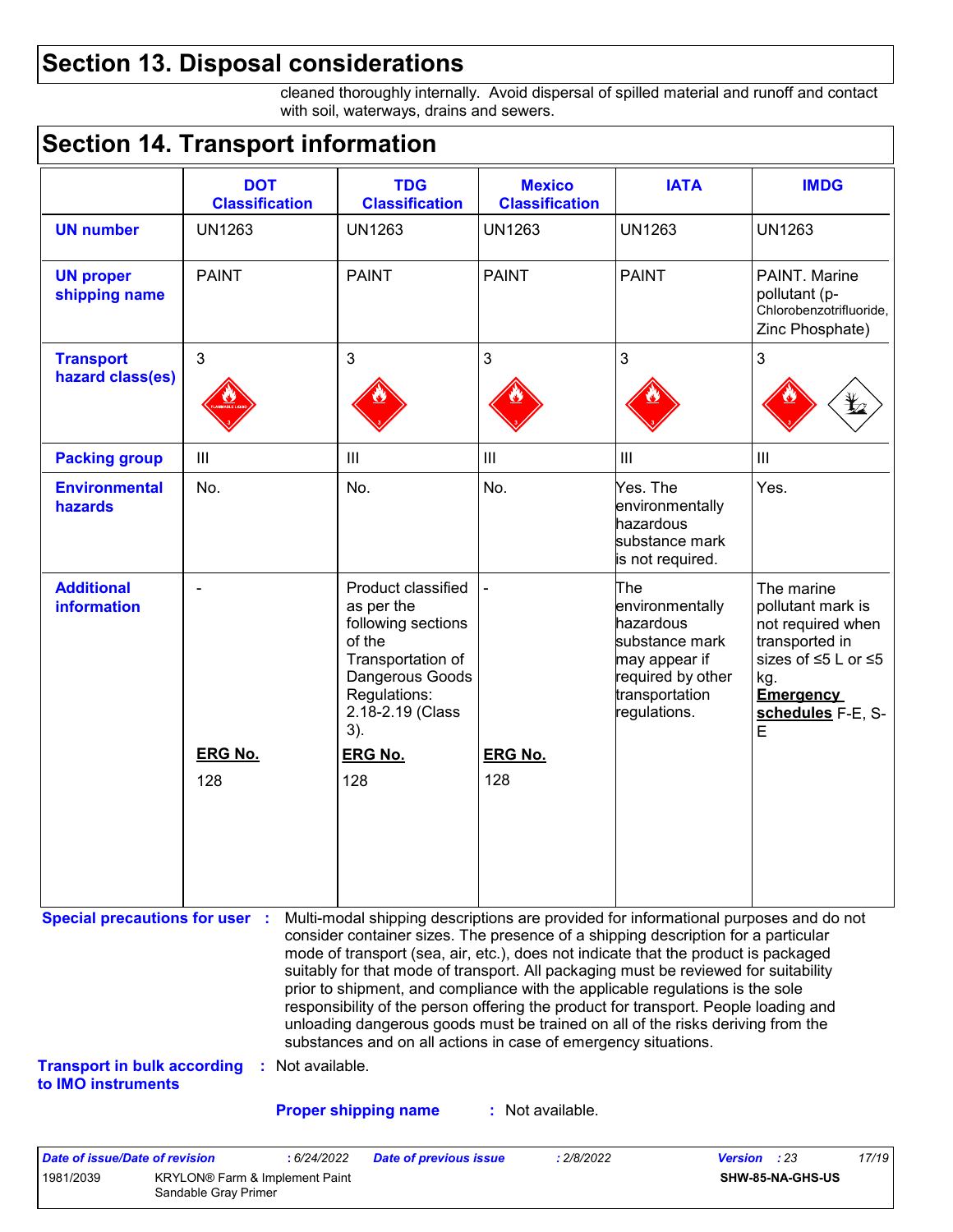### **Section 15. Regulatory information**

#### **SARA 313**

SARA 313 (40 CFR 372.45) supplier notification can be found on the Environmental Data Sheet.

#### **California Prop. 65**

WARNING: This product contains chemicals known to the State of California to cause cancer and birth defects or other reproductive harm.

**International regulations**

| International lists | : Australia inventory (AIIC): Not determined.                |
|---------------------|--------------------------------------------------------------|
|                     | China inventory (IECSC): Not determined.                     |
|                     | Japan inventory (CSCL): Not determined.                      |
|                     | Japan inventory (ISHL): Not determined.                      |
|                     | Korea inventory (KECI): Not determined.                      |
|                     | New Zealand Inventory of Chemicals (NZIoC): Not determined.  |
|                     | Philippines inventory (PICCS): Not determined.               |
|                     | Taiwan Chemical Substances Inventory (TCSI): Not determined. |
|                     | Thailand inventory: Not determined.                          |
|                     | Turkey inventory: Not determined.                            |
|                     | Vietnam inventory: Not determined.                           |
|                     |                                                              |

### **Section 16. Other information**

**Hazardous Material Information System (U.S.A.)**



**The customer is responsible for determining the PPE code for this material. For more information on HMIS® Personal Protective Equipment (PPE) codes, consult the HMIS® Implementation Manual.**

**Caution: HMIS® ratings are based on a 0-4 rating scale, with 0 representing minimal hazards or risks, and 4 representing significant hazards or risks. Although HMIS® ratings and the associated label are not required on SDSs or products leaving a facility under 29 CFR 1910.1200, the preparer may choose to provide them. HMIS® ratings are to be used with a fully implemented HMIS® program. HMIS® is a registered trademark and service mark of the American Coatings Association, Inc.**

**Procedure used to derive the classification**

|                                                                                                 | <b>Justification</b> |                       |
|-------------------------------------------------------------------------------------------------|----------------------|-----------------------|
| FLAMMABLE LIQUIDS - Category 3                                                                  |                      | On basis of test data |
| SKIN CORROSION/IRRITATION - Category 2                                                          |                      | Calculation method    |
| SERIOUS EYE DAMAGE/ EYE IRRITATION - Category 2A                                                |                      | Calculation method    |
| <b>SKIN SENSITIZATION - Category 1</b>                                                          |                      | Calculation method    |
| <b>CARCINOGENICITY - Category 1A</b>                                                            |                      | Calculation method    |
| SPECIFIC TARGET ORGAN TOXICITY (SINGLE EXPOSURE) (Respiratory tract<br>irritation) - Category 3 | l Calculation method |                       |
| SPECIFIC TARGET ORGAN TOXICITY (REPEATED EXPOSURE) - Category 2                                 | Calculation method   |                       |
| <b>History</b>                                                                                  |                      |                       |
| Date of printing                                                                                | : 6/24/2022          |                       |
| Date of issue/Date of                                                                           | : 6/24/2022          |                       |

| revision               |            |
|------------------------|------------|
| Date of previous issue | : 2/8/2022 |
| <b>Version</b>         | : 23       |